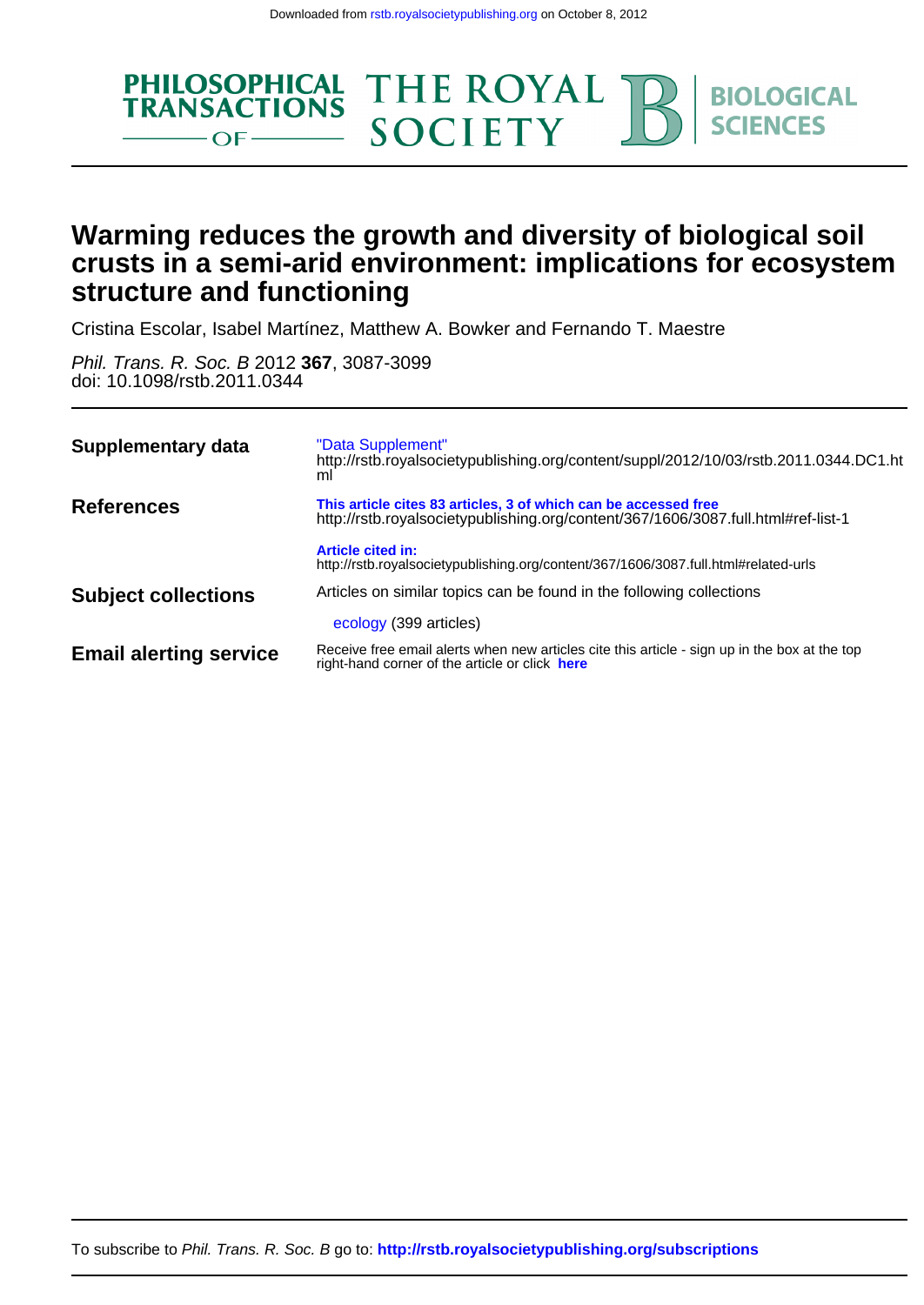



Phil. Trans. R. Soc. B (2012) 367, 3087–3099 doi:10.1098/rstb.2011.0344

Research

# Warming reduces the growth and diversity of biological soil crusts in a semi-arid environment: implications for ecosystem structure and functioning

Cristina Escolar<sup>1,\*</sup>, Isabel Martínez<sup>1</sup>, Matthew A. Bowker<sup>2</sup>

and Fernando T. Maestre $<sup>1</sup>$ </sup>

 $^1$ Área de Biodiversidad y Conservación, Departamento de Biología y Geología, Escuela Superior de Ciencias Experimentales y Tecnología, Universidad Rey Juan Carlos, Móstoles 28933, Spain  $^{2}$ US Geological Survey, Southwest Biological Science Center, Northern Arizona University, PO Box 5614, ARD Building, Flagstaff, AZ 86011, USA

Biological soil crusts (BSCs) are key biotic components of dryland ecosystems worldwide that control many functional processes, including carbon and nitrogen cycling, soil stabilization and infiltration. Regardless of their ecological importance and prevalence in drylands, very few studies have explicitly evaluated how climate change will affect the structure and composition of BSCs, and the functioning of their constituents. Using a manipulative experiment conducted over 3 years in a semi-arid site from central Spain, we evaluated how the composition, structure and performance of lichen-dominated BSCs respond to a  $2.4^{\circ}$ C increase in temperature, and to an approximately 30 per cent reduction of total annual rainfall. In areas with well-developed BSCs, warming promoted a significant decrease in the richness and diversity of the whole BSC community. This was accompanied by important compositional changes, as the cover of lichens suffered a substantial decrease with warming (from 70 to 40% on average), while that of mosses increased slightly (from 0.3 to 7% on average). The physiological performance of the BSC community, evaluated using chlorophyll fluorescence, increased with warming during the first year of the experiment, but did not respond to rainfall reduction. Our results indicate that ongoing climate change will strongly affect the diversity and composition of BSC communities, as well as their recovery after disturbances. The expected changes in richness and composition under warming could reduce or even reverse the positive effects of BSCs on important soil processes. Thus, these changes are likely to promote an overall reduction in ecosystem processes that sustain and control nutrient cycling, soil stabilization and water dynamics.

Keywords: climate change; lichens; mosses; biological soil crusts; Mediterranean; semi-arid

## 1. INTRODUCTION

There is ample scientific consensus that ongoing global environmental change (hereafter global change), which is promoted by multiple drivers (e.g. increases in atmospheric carbon dioxide concentration  $[CO<sub>2</sub>]$ , changes in climate and nutrient deposition and in land use), will profoundly impact the structure, dynamics and functioning of terrestrial ecosystems, affecting a broad range of organisms (reviewed in  $[1–5]$  $[1–5]$  $[1–5]$  $[1–5]$ ). The worldwide increase in temperature constitutes one of the clearest signals of climate change, and is

\* Author for correspondence [\(cristina.escolar@urjc.es\)](mailto:cristina.escolar@urjc.es).

Electronic supplementary material is available at [http://dx.doi.org/](http://dx.doi.org/10.1098/rstb.2011.0344) [10.1098/rstb.2011.0344](http://dx.doi.org/10.1098/rstb.2011.0344) or via [http://rstb.royalsocietypublishing.org.](http://rstb.royalsocietypublishing.org)

one of the global change drivers most heavily studied to date (see [\[4](#page-10-0)–[6](#page-10-0)] for reviews). Overall, the rate of warming during the last  $100$  years  $(1906 - 2005)$  has been approximately  $0.74^{\circ}$ C, with most years from 1995 ranking among the warmest years since the establishment of meteorological records [[3](#page-10-0)]. As a consequence, important changes in the phenology and distribution of organisms, and in the composition and dynamics of communities are being documented in terrestrial ecosystems worldwide [[7](#page-10-0)–[10\]](#page-11-0). In addition, climate change will promote important modifications in rainfall patterns, such as the overall reduction in rainfall amounts and the increase in its intensity in many regions worldwide  $[3,11-13]$  $[3,11-13]$  $[3,11-13]$  $[3,11-13]$ . These rainfall changes can modulate the ability of plants and microbes to respond to warming  $[2,14,15]$  $[2,14,15]$  $[2,14,15]$  $[2,14,15]$ . Thus, the analysis of how organisms will respond to climate change must consider changes in both temperature and rainfall, particularly in ecosystems where rainfall is already

One contribution of 10 to a Theme Issue 'Impacts of global environmental change on drylands: from ecosystem structure and functioning to poverty alleviation'.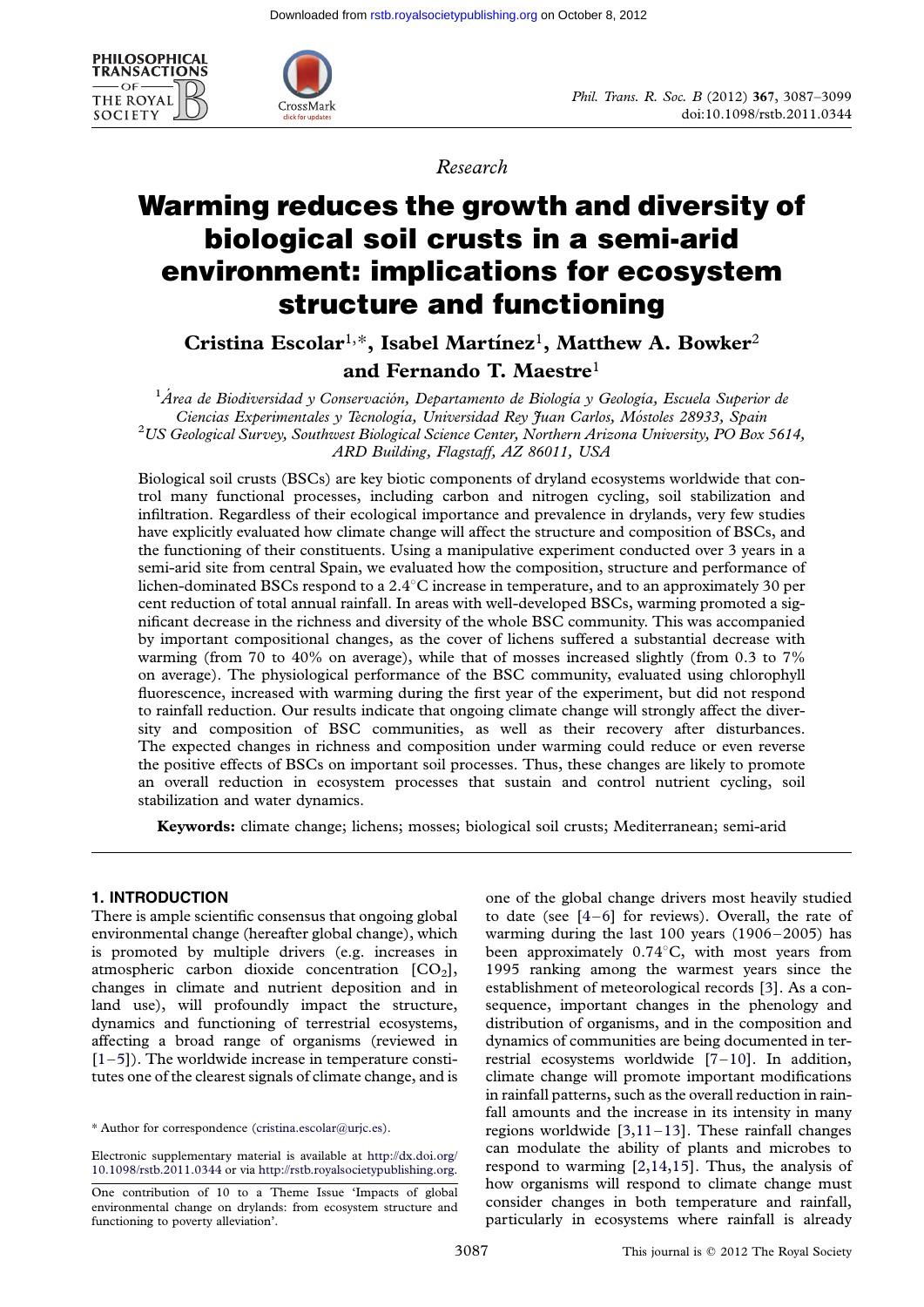scarce and unpredictable, such as in drylands [\[2\]](#page-10-0). These environments are of paramount importance at the global scale, as they occupy over 41 per cent of the terrestrial surface, are the home of 38 per cent of the global human population and provide ecosystem services that are critical for the maintenance of life on Earth [\[2,](#page-10-0)[16\]](#page-11-0).

One particularly important component of drylands, biological soil crusts (BSCs) are under-studied in terms of their response to global change. BSCs are a complex and highly specialized community composed of cyanobacteria, algae, mosses, liverworts, fungi, bacteria and lichens that live in the uppermost millimetres of the soil surface  $[17-19]$  $[17-19]$  $[17-19]$  $[17-19]$ . They are particularly prevalent in dry and/or extremely cold environments, where they may compose up to 70 per cent of the total living cover [\[20](#page-11-0)]. They play critical functional roles, as they contribute to atmospheric carbon and nitrogen fixation [[21](#page-11-0)–[23\]](#page-11-0), control nitrogen mineralization and availability [\[24,25](#page-11-0)], stabilize the soil against erosion [[26\]](#page-11-0) and modulate infiltration and runoff processes [[27,28\]](#page-11-0). In addition, they affect the abundance, diversity and performance of microbial [[29,30\]](#page-11-0), arthropod [\[31](#page-11-0)] and plant [\[32,33](#page-11-0)] communities.

Because BSC organisms are poikilohydric, their metabolism and physiological functions are highly dependent on ambient moisture and temperature [\[34](#page-11-0)–[36](#page-11-0)]. Thus, changes in rainfall and temperature expected with climate change are likely to affect the functioning and dynamics of BSCs, as has been shown in a handful of experimental studies [[37](#page-12-0)–[40\]](#page-12-0). In dryland areas receiving a considerable portion of their rainfall during summer, such as some deserts of the southwestern USA, experimental field studies have shown that increased summer rainfall frequency negatively affects the functioning of moss- and lichen-dominated BSCs, leading to a reduction in their cover and to a replacement of these communities by cyanobacteria [[37,39,40\]](#page-12-0). Interestingly, experimental increases of temperature up to  $2^{\circ}$ C in this region had negligible impacts on the development and physiology of these communities [[39,40\]](#page-12-0), although temperature can modulate negative effects of UV augmentation on their photosynthetic activity [\[38](#page-12-0)]. Rain frequency and duration of dry periods have been also found to be key factors controlling the development and composition of BSCs along a 2000 km natural transect in southwestern Africa [\[41](#page-12-0)]. While these studies point to the importance of changes in rainfall, results can be substantially different in ecosystems that do not receive summer rainfall, and in areas where dew is a key moisture source for BSC constituents [[42,43\]](#page-12-0). For example, Pintado et al. [\[36](#page-11-0)] found that the BSCforming lichen Diploschistes diacapsis (Ach.) Lumbsch, common across a semi-arid site from southeast Spain, was active only during the 20 per cent of the year that experienced dewfall [[44\]](#page-12-0), an activity that mainly occurred during conditions of relatively low temperature and photosynthetically active radiation. Increases in temperature can reduce the inputs of water through dew, and can also modify the number of days where BSC-forming lichens are active. Castillo-Monroy et al. [\[45](#page-12-0)] found that, over a 3.5 year period, soil  $CO<sub>2</sub>$  efflux rates in lichen-dominated BSCs were

significantly higher than those found in bare ground areas devoid of BSCs in a semi-arid site from central Spain, and that the rate of increase in soil respiration in response to increased temperature  $(Q_{10})$  was augmented with the degree of cover and development of BSCs. Similar results have been observed by Maestre et al. [\[46](#page-12-0)], who reported a significant increase in soil respiration in BSC-dominated microsites, but not in bare ground areas, in response to a  $2.4^{\circ}$ C experimental increase in temperature. Although these authors did not measure changes in the BSC constituents themselves, their results suggest that ongoing increases in temperature will affect their physiological activity.

Recent research has shown that the richness of BSC communities is positively linked to ecosystem functioning and multifunctionality, i.e. the ability of ecosystems to maintain multiple functions, such as carbon storage, productivity and the build-up of nutrient pools [[47,48](#page-12-0)]. Other studies have found that the functional redundancy of BSC-forming species is very low [\[49,50](#page-12-0)]. Overall, these results indicate that maintaining species-rich BSC communities is crucial to maintain the overall functionality of ecosystems dominated by these organisms. Therefore, evaluating how the composition and diversity of BSCs will be affected by future changes in temperature and rainfall is crucial to fully understand how ongoing climate change will impact the structure and functioning of drylands. Observational studies carried out over large spatial scales have not reported consistent results to date. For example, Rogers [\[51](#page-12-0)] found that the number of lichens decreased with reductions in annual rainfall in drylands from Australia. Studies carried out along a Namibian –South African transect have found that the richness and cover of lichen species are positively related to lower temperature, higher altitude and increased water availability ([[52\]](#page-12-0), but see [[41,53\]](#page-12-0) for contrasting results along the same transect). Results from these studies may not, however, be directly applicable to smaller spatial scales because other abiotic factors that are important determinants of BSC distribution, such as soil type and texture [[20,](#page-11-0)[41\]](#page-12-0), often covary with rainfall and temperature.

While drylands are known to be among the most sensitive biomes to global change [\[54,55](#page-12-0)], there are many uncertainties surrounding the ecological consequences of such change on these ecosystems [\[2\]](#page-10-0). This is particularly evident when considering climate change impacts on BSCs, as only a handful of experimental studies have explicitly evaluated how future climatic conditions affect the performance, dynamics and functioning of their constituents [\[38](#page-12-0)–[40,46,56](#page-12-0),[57](#page-12-0)]. Furthermore, none of these have evaluated how simultaneous changes in temperature and rainfall jointly affect the composition, richness, diversity and physiological performance of BSC communities as a whole. We aimed to evaluate how different climate change drivers could affect BSCs by carrying out an experiment in central Spain. In this experiment, we evaluated responses of the BSC community and its main constituents to a  $2.4^{\circ}$ C increase in temperature, and to an approximately 30 per cent reduction of total annual rainfall, climatic conditions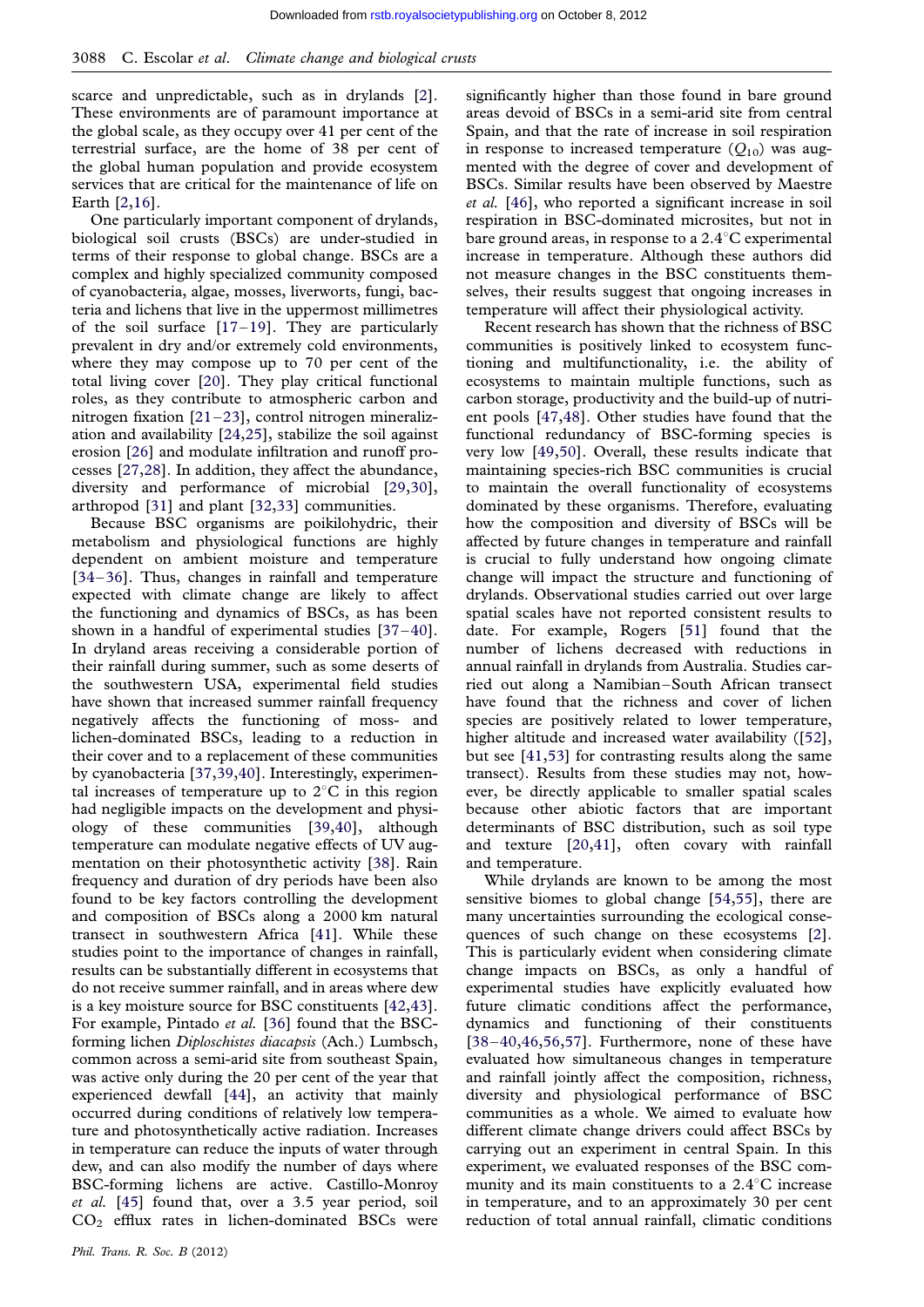that mimic those forecasted for the last half of the twenty-first century in our study area [\[58](#page-12-0)]. Specifically, we tested the hypothesis that the transition to a more arid climate will reduce the physiological performance of BSCs, as warmer temperatures and lower rainfall will promote a more frequent and rapid desiccation of BSC constituents, which may impair their ability to function within a positive carbon balance [\[37,56,58,59](#page-12-0)]. As a result, we expected their growth to be reduced and important shifts in the composition of BSC communities to occur.

#### 2. MATERIAL AND METHODS

#### (a) Study area

This study was conducted in the Aranjuez Experimental Station, located in the centre of the Iberian Peninsula  $(40^{\circ}02' N-3^{\circ}32' W; 590 (m)a.s.1)$ . The climate is Mediterranean semi-arid, with a mean annual temperature and rainfall of  $15^{\circ}$ C and 349 mm, respectively (Aranjuez Meteorological Station,  $40^{\circ}02'$  $N-3°32'$  W; 540 (m)a.s.l.; average data from the 1983–1988 and 1997–2011 periods). The soil is derived from gypsum, and is classified as Xeric Haplogypsid [\[60](#page-12-0)]. Perennial plant cover is below 40 per cent, and is dominated by the tussock grass Stipa tenacissima L. and the shrubs Helianthemum squamatum (L.) Dum. Cours and Retama sphaerocarpa (L.) Boiss. The open areas between perennial plants are colonized by welldeveloped BSCs dominated by lichens such as *D. dia*capsis (Ach.) Lumbsch, Squamarina lentigera (Weber) Poelt and Fulgensia subbracteata, and mosses such as Pleurochaete squarrosa (Brid.) Lindb. and Didymodon acutus (Brid.) K. Saito (see the electronic supplementary material, appendix S1 for a species checklist).

#### (b) Experimental design

We established a factorial experimental design with three factors, each with two levels: BSC cover (poorly developed BSC communities with cover less than 25% versus well-developed communities with cover greater than 75%), warming (control versus a  $2.4^{\circ}$ C annual temperature increase) and rainfall exclusion (control versus an approx. 30% rainfall reduction in total annual rainfall). The working plots (1.2  $\times$ 1.2 m) were randomly placed on either bare ground  $(8.6 \pm 0.8\% \text{ of BSC cover}; \text{mean} \pm \text{s.e.}, n = 40; \text{here-}$ after Bare plots) or BSC-dominated (73.8  $\pm$  1.7% of BSC cover; mean  $\pm$  s.e.,  $n = 40$ ; hereafter Crust plots) microsites. A minimum separation distance between plots of 1 m was ensured to minimize the risk of sampling non-independent areas. The different combinations of treatments were randomly assigned to Bare and Crust plots. Ten replicates per combination of treatments were established, resulting in a total of 80 plots.

The warming treatment aimed to simulate the average of predictions derived from six atmosphere –ocean general circulation models for the second half of the twenty-first century (2040-2070) in central Spain [[58\]](#page-12-0). These models predict an increment of annual temperature ranging from  $2.6^{\circ}$ C (B2 IPCC scenario) to  $2.8^{\circ}$ C (A2 IPCC scenario). This increment ranges between  $2.1 - 2.3$ °C during winter months (B2 and

A2 scenarios, respectively) and  $3.2-3.5^{\circ}$ C during summer months (B2 and A2 scenarios, respectively). To achieve a temperature increase within this range, we used open-top chambers (OTCs) similar to those employed in warming experiments carried out in arctic [[61\]](#page-12-0) and dryland [[57\]](#page-12-0) areas. OTCs were built with methacrylate plates, which have a high transmittance in the visible spectrum and a very low emission of the infrared wavelength, using a hexagonal design with sloping sides of  $40 \times 50 \times 32$  cm. The chambers are open on the top to allow rainfall and air to enter. The bottom edge of all chambers was situated 5 cm above the surface, to allow air flow and avoid excessive temperatures (see the electronic supplementary material, appendix S2). OTCs were installed in the field in July 2008.

Forecasted changes in rainfall for our study area are subject to a high degree of uncertainty, but all models predict a significant reduction of rainfall, mostly during existing wet months (spring and fall; the number of days with rainfall higher than 1 mm is predicted to be reduced between 10 and 50% during these seasons [[58\]](#page-12-0)). To achieve a rainfall reduction similar to that forecasted, we set up passive rainfall shelters (RSs) based upon the design described by Yahdjian & Sala [[62\]](#page-12-0). Each RS has an area of 1.44  $\text{m}^2$  (1.2 × 1.2 m), and a mean height of 1 m. Each roof has an inclination of  $20^{\circ}$  and is composed of three gutters of methacrylate that cover approximately 37 per cent of the surface, connected to containers that collect the excluded water (see the electronic supplementary material, appendix S2). The RS did not modify the frequency of rainfall events, which has been shown to be an important component of climate change in other regions and to strongly affect BSC functioning and dynamics [\[37](#page-12-0)–[40\]](#page-12-0), but effectively reduced the size of individual rain events and the total amount of rainfall reaching the soil surface (see the electronic supplementary material, appendix S3). The RSs were set up during November 2008.

The effects of the OTCs and RSs on air temperature and humidity, and on soil temperature, were monitored using automated sensors (HOBO Pro v.2 Temp/RH and H8 Data Loggers, Onset corporation, Bourne, MA, USA).

#### (c) Biological soil crust measurements

In each plot, and prior to the setup of the OTCs, we placed a permanent circular plot (20 cm diameter) to monitor changes in the cover, diversity, composition and physiological performance of BSCs. In each plot, we estimated the composition of the main visible components of the BSC community (mosses and lichens) in June 2008 and May 2011 using the pointsampling method  $(1 \times 1$  cm grid; 120 sampling points per plot). With these data, we calculated the total cover of the BSC community, species richness, diversity (using the exponential Shannon diversity index [\[63](#page-12-0)]) and evenness (using Pielou's index [\[64](#page-12-0)]). To assess the changes in these variables through time, we estimated a difference index (Dif) as  $R_{final}$  $R_{\text{initial}}$ , where  $R$  is the value of the variable of interest in May 2011 (final) and June 2008 (initial).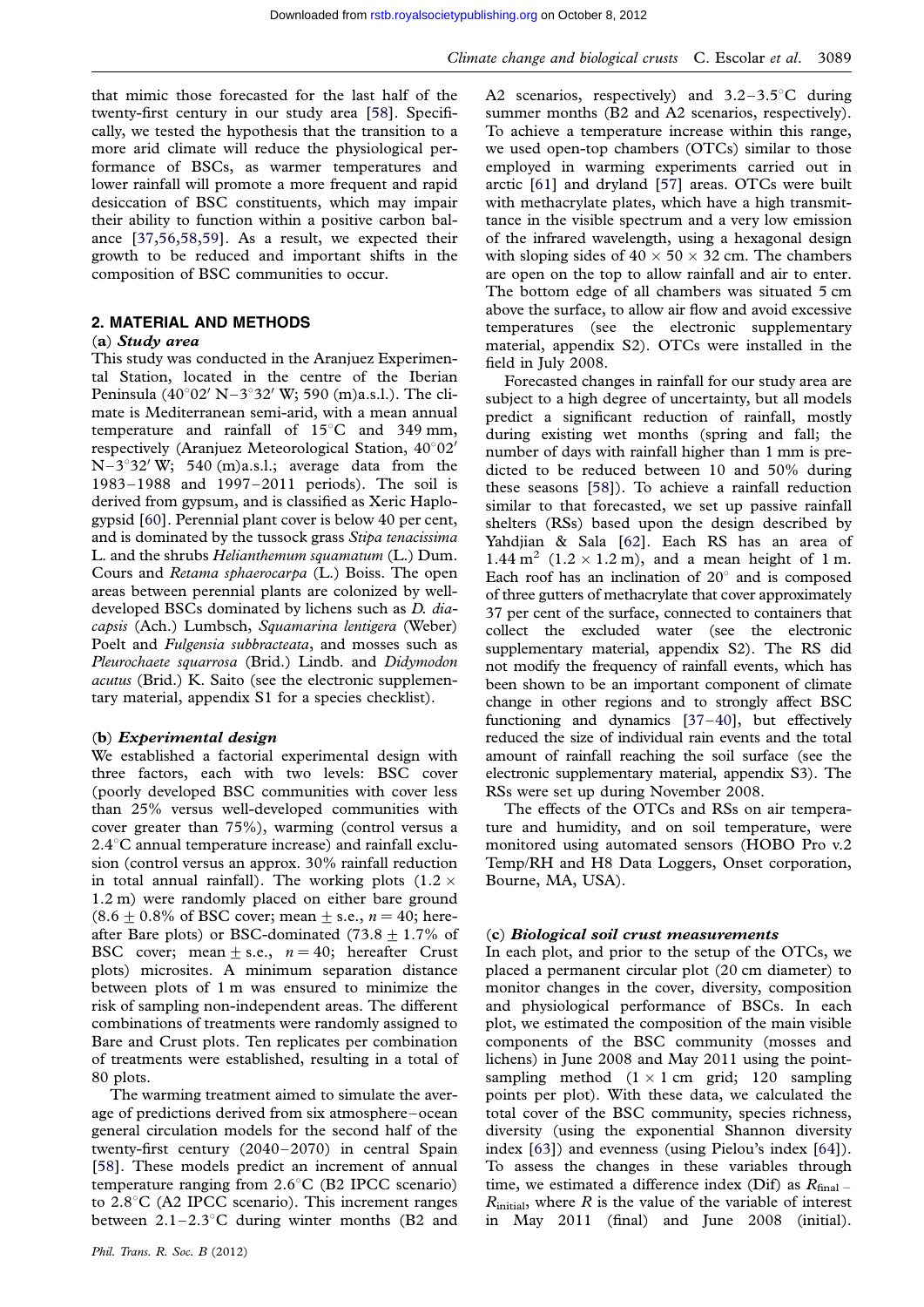We preferred using this index over other relative indices commonly employed, such as Relative Interaction Index [\[65](#page-12-0)] or Relative Neighbour Effect [\[66](#page-12-0)], to avoid the extreme values in the relative difference created by the presence of zeros in some of the variables measured at the beginning of the experiment. We obtained Dif values for the cover, diversity, richness and evenness of the whole BSC communities and lichens, as well as for the cover of the dominant lichen species (S. lentigera and D. diacapsis; electronic supplementary material, appendix S1) and mosses.

The physiological performance of BSCs was evaluated in the Crust plots by measuring the maximum photochemical efficiency of photosystem II  $(F_v/F_m)$  as an overall indicator of the status of this photosystem, and as a measure of the efficiency of the photosynthetic process [\[21,](#page-11-0)[39,43,57,](#page-12-0)[67\]](#page-13-0). Measurements were taken seasonally at midday from November 2008 until November 2011 on sunny days by using an FMS 2 Pulse Modulated Chlorophyll Fluorometer (Hansatech Instruments Ltd, King's Lynn, UK). Measurements taken at this moment of the day are commonly used when evaluating the physiological performance of BSC-forming organisms [[21](#page-11-0)[,68](#page-13-0)]. We found these measurements to be representative of those obtained in other moments of the day such as during early morning (see the electronic supplementary material, appendix S4), when BSC-forming lichens are physiologically most active in environments such as those studied [\[36](#page-11-0)].  $F_v/F_m$  was calculated as the ratio between the variable  $(F_v)$  and the maximum  $(F_m)$  fluorescence signal. Lichens were dark adapted for 30 min prior to measurements by using dark cloth. Fluorometer measurements were made in six replicated plots per combination of treatments for the whole community, and for S. lentigera and D. diacapsis. Six measurements per plot were taken in all cases, which were averaged for further analyses.

#### (d) Statistical analyses

Changes in cover and diversity metrics (richness, diversity and evenness) between 2008 and 2011, as measured with Dif, did not follow a normal distribution, nor did they show homogeneity of variances, in most cases. Thus, we evaluated the effects of the warming (WA) and rainfall exclusion (RE) treatments (fixed factors), and their interaction, on these data using permutational multivariate analysis of variance (PERMANOVA [[69](#page-13-0)]). This method is based on the use of permutation tests to obtain  $p$ -values, does not rely on the normality assumption of ANOVA and can handle experimental designs such as those used here. For these analyses, the Euclidean distance and 10 000 permutations (permutation of raw data [\[70](#page-13-0)]) were used to analyse our data. To investigate higher-order interactions, data were divided into subsets based on one of the factors of the interaction, and then were subject to PERMANOVA. In addition to PERMANOVA analyses, we evaluated whether median Dif values obtained for each treatment and variable were different from zero using the non-parametric Wilcoxon signed-rank test.

To evaluate how the treatments affected community composition during the study period, we conducted a

Phil. Trans. R. Soc. B (2012)

PERMANOVA analysis with warming (WA), rainfall exclusion (RE) and year (2008 or 2011) as fixed factors. Prior to these analyses, which were carried out using the Bray–Curtis distance, we square-root transformed the data. As an additional interpretive tool, we determined individual species contributions to average Bray–Curtis dissimilarity from the beginning to the end of the experiment in each treatment using the SIMPER approach [[71\]](#page-13-0). This method allows consideration of which species along the treatments are primarily responsible for any observed difference in abundance between the 2 years.

Seasonal  $F_v/F_m$  data were analysed by a three-way (WA, RE and time) ANOVA with repeated measures of one of the factors (time). Analyses were carried out separately for the whole BSC community, S. lentigera and D. diacapsis. Community and S. lentigera data did not follow the sphericity assumption (Mauchly's test  $< 0.010$ ,  $p < 0.011$ ), and thus we used the Greenhouse–Geisser estimate to evaluate the significance of within-subjects tests in both cases [[72\]](#page-13-0).

PERMANOVA analyses were carried out with the  $PERMANOVA+$  for the PRIMER statistical package (PRIMER-E Ltd, Plymouth Marine Laboratory, UK). SIMPER and repeated-measures ANOVA analyses were carried out using PRIMER and SPSS v. 15 (SPSS Inc, Chicago, IL, USA), respectively. As suggested by Gotelli & Ellison [[73](#page-13-0)], the experiment-wide error rate was not adjusted, and all the interpretations of the effects of the different treatments were performed by evaluating the exact  $p$ -values. The data used in this article and not included in the appendices are deposited in the Dryad repository: <http://dx.doi.org/10.5061/dryad.c2pd5>.

#### 3. RESULTS

Throughout the experimental period, our warming treatment promoted an average increase of  $2.4^{\circ}$ C and  $2.7^{\circ}$ C per year in air and soil temperatures, respectively (see the electronic supplementary material, appendix S5). Such an increase was particularly evident during summer, with increases in daily averages in OTC plots relative to control plots higher than  $3 \pm 0.44$ °C and  $4 \pm 0.87^{\circ}$ C (means  $\pm$  s.e.) in air and soil temperatures, respectively. During winter months, such increases were of  $1.5 \pm 0.18^{\circ}$ C and  $1.7 \pm 0.16^{\circ}$ C (means  $\pm$  s.e.) for air and soil temperatures, respectively. RSs did not substantially modify air and soil temperatures, as differences in annual temperature between control and RS plots were below  $0.4^{\circ}$ C on average. These shelters were effective in reducing the amount of rainfall reaching the soil, as they excluded between 7 and 50 per cent of the incoming rainfall depending on the event (approx. 30% on average; electronic supplementary material, appendix S3).

#### (a) Changes in biological soil crust cover and composition

Changes in total BSC cover during the first 3 years of our experiment varied with the initial BSC cover ( $p =$ 0.022, [figure 1](#page-5-0)a; electronic supplementary material, appendix S6). Averaged across all treatments, there was a 5 per cent increase and 14 per cent decrease in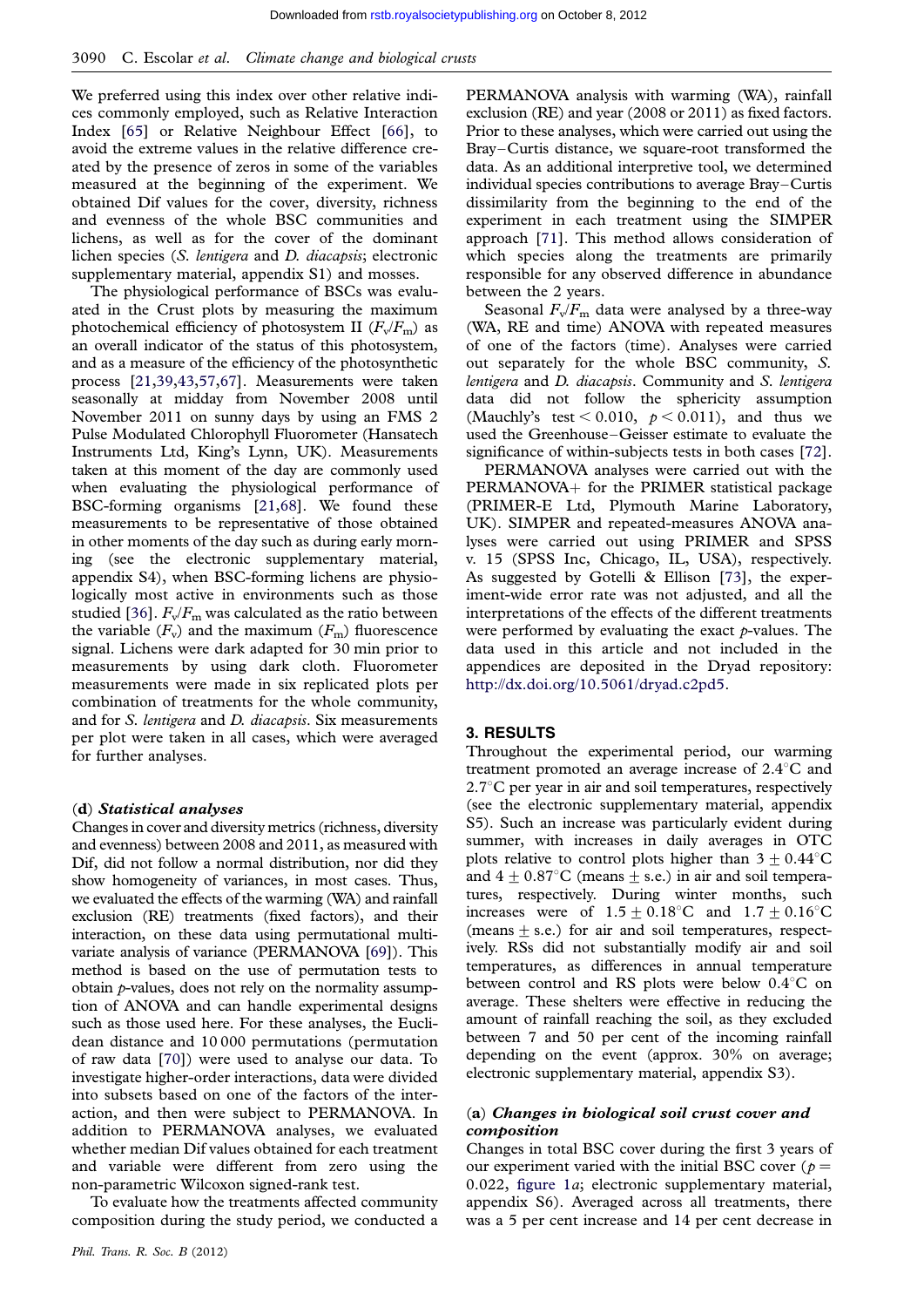<span id="page-5-0"></span>

Figure 1. Differences in the total cover of the whole BSC community (including lichens and mosses)  $(a)$ , lichens  $(b)$  and bryophytes  $(c)$  in areas without (Bare plots) and with well-developed biological soil crusts (Crust plots) between June 2008 and May 2011. Data represent means  $\pm$  s.e. ( $n=9$ –10). RE, rainfall exclusion; WA, warming; and WA  $\times$  RE, warming and rainfall exclusion. Asterisks indicate p-values from the Wilcoxon test: \*p < 0.05, \*\*p < 0.01, \*\*\*p < 0.001. See the electronic supplementary material, appendices S13-15 for raw data.

BSC cover in Bare and Crust plots, respectively. The magnitude of the effect of the warming treatment differed between Bare and Crust plots, as indicated by a significant WA  $\times$  BSC interaction ( $p = 0.018$ , electronic supplementary material, appendix S6). In Bare plots, total BSC cover increased by 5 per cent in the control, while it decreased by 1 per cent in plots subjected to warming (figure 1a, PERMANOVA,  $F_{WA} = 9.29$ ,  $p = 0.004$ ). In Crust plots, total cover decreased in both the control and WA treatment, but this reduction was substantially higher in the latter (figure 1*a*, PERMANOVA,  $F_{WA} = 5.29, p = 0.029$ ). Overall, we found no significant effects of RE, although a marginally significant  $RE \times BSC$  interaction ( $p = 0.076$ , electronic supplementary material, appendix S6) was found when analysing variations in total cover. However, some responses to RE must be noted, as we found a significant increase in total

cover in the Bare plots when rainfall was excluded (figure  $1a$ ).

The analysis of variations in cover for lichens (figure 1b) yielded similar results to those described for the whole BSC community, but without any significant effects of either WA or RE treatments when all the data were analysed together (see the electronic supplementary material, appendix S7). However, the increase in cover observed in the Bare plots in the RE treatment was significant, as well as the reductions in this variable observed in the WA and  $WA \times RE$ treatments in the Crust plots (figure 1b). Significant increases in the cover of S. lentigera were observed in the Bare plots (control and RE treatment, figure  $2a$ ), albeit we did not find significant effects of WA or RE (see the electronic supplementary material, appendix S8). Overall, the cover of D. diacapsis decreased under warming [\(figure 2](#page-6-0)b,  $p = 0.001$ , electronic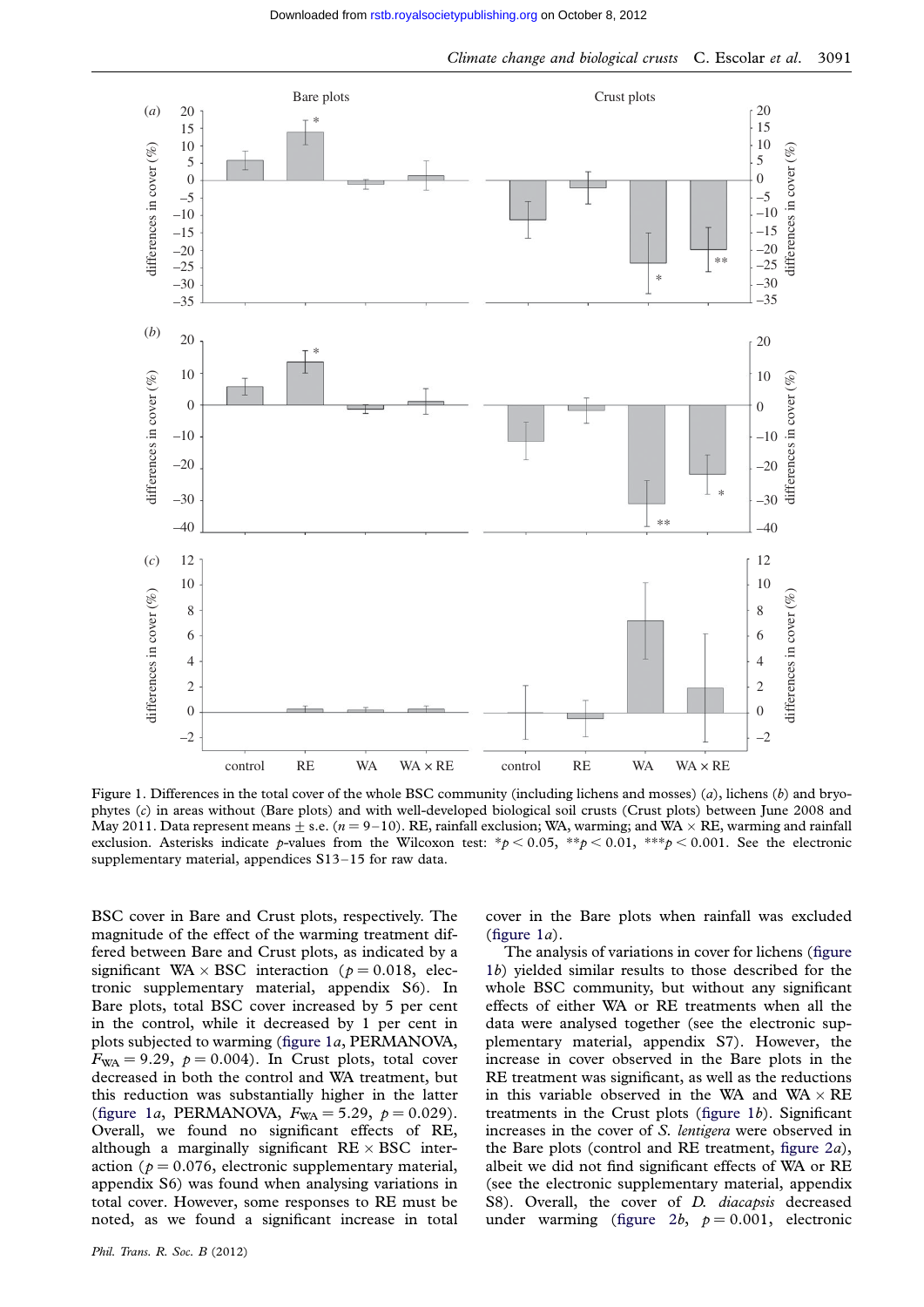<span id="page-6-0"></span>3092 C. Escolar et al. Climate change and biological crusts



Figure 2. Differences in total cover of S. lentigera (a) and D. diacapsis (b) in areas without (Bare plots) and with well-developed biological soil crusts (Crust plots) from June 2008 until May 2011. Data represent means  $\pm$  s.e. ( $n = 9-10$ ). See the electronic supplementary material, appendix S15 for raw data. Rest of legend as in [figure 1](#page-5-0).

supplementary material, appendix S8), but increased when rainfall was excluded (figure 2b,  $p = 0.001$ ; electronic supplementary material, appendix S8). A significant increase in the cover of bryophytes was observed in the WA treatment [\(figure 1](#page-5-0)c,  $p < 0.001$ ; electronic supplementary material, appendix S8), albeit this effect was largely observed in the Crust plots  $(F_{\text{WA} \times \text{BSC}} = 4.19, p = 0.037)$ .

At the beginning of the experiment, the BSC community was clearly dominated by lichens, which constituted over 96 per cent and almost 100 per cent of the total BSC cover in Crust and Bare plots, respectively (see the electronic supplementary material, appendix S1). During the first 3 years of the experiment, we found important changes in the composition of the BSC community ( $p = 0.011$ , electronic supplementary material, appendices S1 and S9), which also varied between Crust and Bare plots  $(p < 0.001,$  electronic supplementary material, appendix S9). Significant RE  $\times$  BSC ( $p = 0.017$ ) and RE  $\times$ WA ( $p = 0.011$ ) interactions were also found when analysing composition data (see the electronic supplementary material, appendix S9). Overall, and after the 3 years of our experiment, the main species of lichens that contributed to the observed changes in community composition in Bare plots were D. diacapsis, S. lentigera, F. subbracteata and Psora decipiens (Hedw.) Hoffm. (see the electronic supplementary material, appendix S10). Together with Buellia zoharyi Galun., they were the most important species driving the changes in community composition in the Crust plots observed (see the electronic supplementary material, appendix S10). The contribution of the different species to these changes, however, varied depending on the treatment considered. For example, in Crust plots subjected to warming, a strong decrease in the abundance of Toninia sedifolia (Scop.) Timdal. largely determined changes in community composition, while increases in the abundance of Collema crispum (Huds.) F. H. Wigg. in the RE treatment were the main driver of such changes in this treatment (see the electronic supplementary material, appendix S10). In the case of bryophytes, *D. acutus* (Brid.) K. Saito is the only moss species contributing to increase the dissimilarity between years in all the Crust plots, increasing its abundance in all of them (see the electronic supplementary material, appendix S10).

#### (b) Changes in biological soil crust diversity

At the beginning of the experiment, a total of 21 species of lichens and mosses were identified (see the electronic supplementary material, appendix S1). Three years later, species richness of the whole BSC community increased and decreased in the control treatment at Bare and Crust plots, respectively ([figure 3](#page-7-0)a). Warming significantly reduced species richness at both plot types (PERMANOVA,  $F_{\text{Bare}} = 11.10, p = 0.002; F_{\text{Crust}} =$ 18.20,  $p < 0.001$ ), although it was particularly evident in the Crust plots, where differences in richness were significantly lower than zero (figure  $3a$ ). A significant  $RE \times BSC$ interaction ( $p = 0.013$ , electronic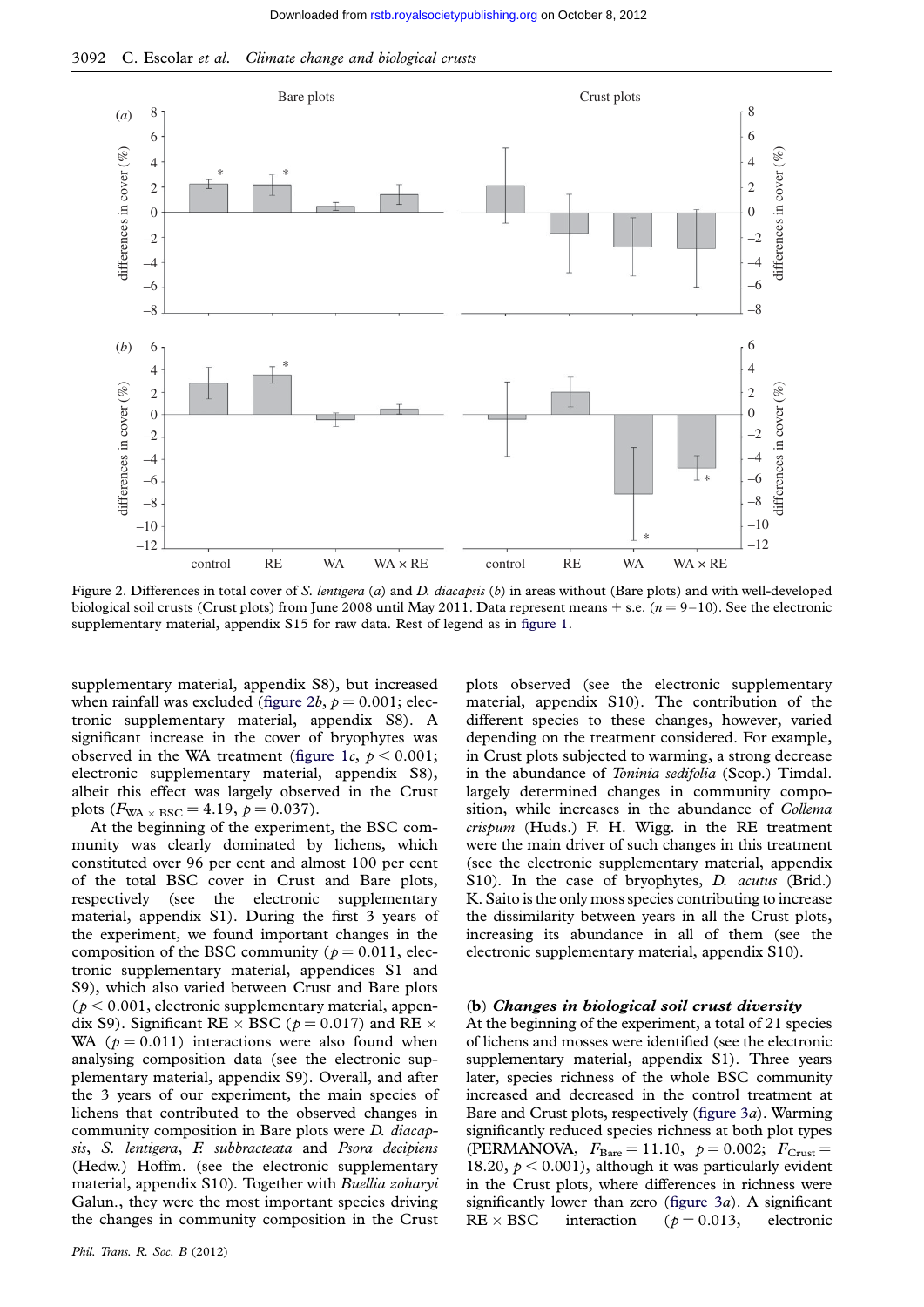<span id="page-7-0"></span>

Figure 3. Total differences in richness  $(a)$ , diversity  $(b)$  and evenness  $(c)$  of the whole BSC community in areas without (Bare plots) and with well-developed biological soil crusts (Crust plots) from June 2008 until May 2011. Data represent means+s.e.  $(n = 9 - 10)$ . See the electronic supplementary material, appendix S13 for raw data. Rest of legend as in [figure 1](#page-5-0).

control RE WA WA × RE control RE WA WA × RE

supplementary material, appendix S6) was also found when analysing richness data. Separate analyses for Bare and Crust plots revealed that, overall, richness was reduced in the RE treatment in the later plots (PERMANOVA,  $F = 8.48$ ,  $p = 0.006$ ). When evaluating changes in richness for lichens only, results mimicked those obtained for the whole BSC community (see the electronic supplementary material, appendices S7 and S11).

Community diversity, like richness, was negatively affected by warming, albeit differences were only significantly lower than zero in Crust plots (figure 3b). When all the data were analysed together, no significant effects were found for the treatments evaluated (electronic supplementary material, appendix S6). Results obtained for lichens were very similar (see the electronic supplementary material, appendix S11), but a significant BSC  $\times$  RE interaction was found ( $p < 0.05$ , electronic supplementary material,

appendix S7). Species evenness decreased in response to warming (figure  $3c$ ,  $p < 0.001$ ; electronic supplementary material, appendices S6 and S7). It is interesting to note how differences in species evenness were significantly lower than zero in Bare plots subjected to both RE and WA treatments (figure 3c).

(c) Changes in biological soil crust performance During the course of the experiment,  $F_v/F_m$  of both the BSC community and the dominant lichens was significantly higher under warming (figure  $4a-c$ ,  $p <$ 0.001; electronic supplementary material, appendix S12). However, this response was not consistent throughout the study period, as indicated by significant  $time \times WA$  interactions (repeated-measures ANOVA, community,  $F_{5.2,108.7} = 4.59$ ,  $p = 0.001$ ; D. diacapsis,  $F_{10,210}$ ,  $p < 0.001$ ; S. lentigera,  $F_{5.7,119.0} = 5.61, p < 0.001$ .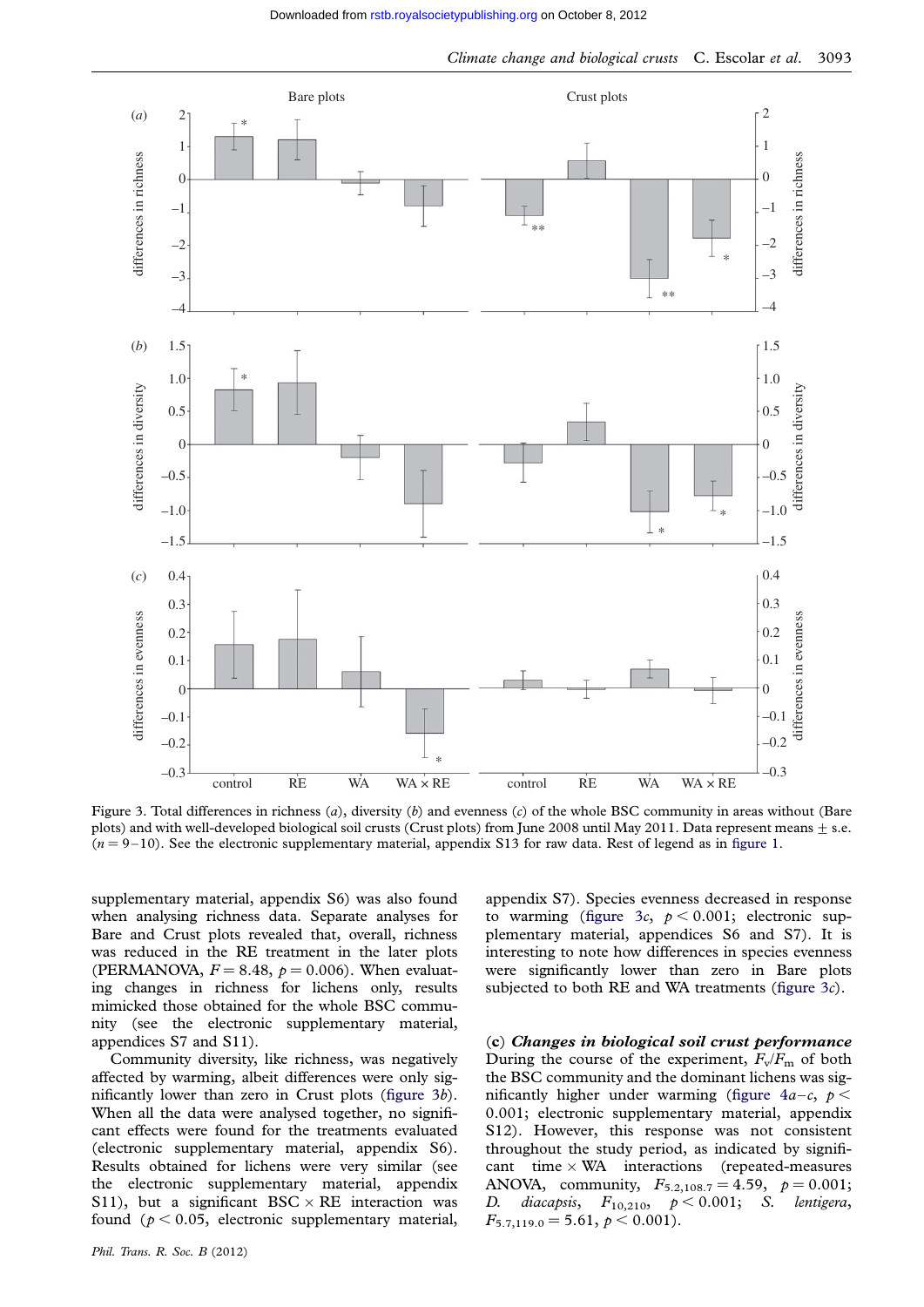<span id="page-8-0"></span>3094 C. Escolar et al. Climate change and biological crusts



Figure 4. Maximum photochemical efficiency of PSII  $(F_v)'$  $F<sub>m</sub>$ ) of the whole BSC community (a), S. lentigera (b), and D. diacapsis (c) between November 2008 and November 2011. Data represent means  $\pm$  s.e. (n = 6). Brown lines, control; orange lines, rainfall exclusion; light green lines, warming; dark green lines, warming and rainfall exclusion.

## 4. DISCUSSION

We found important changes in the composition, structure, dynamics and functioning of the studied BSC community in response to changes in climate, and to warming in particular. Overall, and after 3 years, warming had negative effects on the cover, richness and diversity of lichens in well-developed BSC communities, and reduced notably the degree of colonization of bare ground areas by lichens, which was observed in control plots. We also found evidence of significant increases in the cover of mosses in those places where lichens were declining (e.g. Crust plots under warming). The effects of warming were largely independent of those of rainfall, which were also negligible on many of the variables evaluated. The strong and negative effects of warming, and the lack of important effects of rainfall reduction, on BSC composition and structure have not been previously reported, and contrast with climate change studies conducted in other regions [\[39,40](#page-12-0)]. These contrasting results highlight the need to conduct studies at multiple locations before BSC responses to climate change can be generalized.

## (a) Responses of biological soil crust communities to simulated climate change

Warming promoted a dramatic decrease in the cover of lichens in Crust plots during the first 3 years of our experiment, a response that was not modulated by changes in the total rainfall amount. At the same time, this treatment promoted an increase in the cover of mosses in these plots. These findings contrast with the general impression that lichens are long-lived and extremely stress-tolerant organisms that have a limited ability to respond quickly to changes in environmental conditions because of their slow growth rate [\[74](#page-13-0)]. However, despite that BSC-forming lichens are long-lived organisms, they can be quite dynamic, and can quickly respond to changes in environmental conditions and disturbances of the soil surface. Lázaro et al. [\[75](#page-13-0)] and Dojani et al. [[76\]](#page-13-0) have reported significant increments in the cover of BSCforming lichens in the semi-arid areas from Spain and South Africa, respectively, in a few years, with increments in the cover of a particular species (e.g. S. lentigera) above 20 per cent in a year [\[75](#page-13-0)]. Belnap et al. [\[77](#page-13-0)] found decreases in the cover of some lichen species in the Colorado Plateau in response to an increase in monthly maximum temperatures over 8 years. Grote et al. [\[56](#page-12-0)] used a physiological argument to suggest that in cyanobacteria-dominated BSCs, warming is likely to reduce carbon uptake and growth because it will increase respiration rates without a comparable increase in photosynthetic rates. An interesting exception is that BSCs dominated by mosses were relatively unaffected by experimental warming [[39\]](#page-12-0), suggesting a lower sensitivity than lichens or cyanobacteria to increases in temperature. Warming-induced decreases in lichen abundance are not restricted to drylands, as similar results have also been detected in arctic ecosystems [\[78](#page-13-0)]. However, the primary stress factor in these ecosystems is cold temperatures, rather than low water availability. Studies conducted in these areas have attributed decreases in lichens or mosses to an increase in vascular vegetation with warming [[79,80\]](#page-13-0). However, this is an unlikely explanation for our study because BSC plots were located in areas where vascular vegetation was excluded and plant litter was nearly non-existent. Furthermore, annual plants were carefully clipped from the plots surveyed every spring.

The large declines in lichen cover observed under warming could be promoted by higher respiration rates in this treatment [[56\]](#page-12-0), which would lead to increases in mortality and decreases in cover if the photosynthetic rate cannot compensate these carbon losses [\[40](#page-12-0)]. In this direction, soil respiration in BSCdominated areas is clearly enhanced by experimental warming in our experiment [[46\]](#page-12-0), albeit we cannot separate the fraction of this respiration corresponding to the BSCs themselves. At first glance, our  $F_v/F_m$  data would not fully support this potential mechanism underlying declines in lichen cover;  $F_v/F_m$  was significantly higher in plots subjected to warming, suggesting higher efficiency of the photosynthetic process (figure 4). We must highlight, however, that the decrease in cover observed with warming was mainly attributable to species such as B. zoharyi, T. sedifolia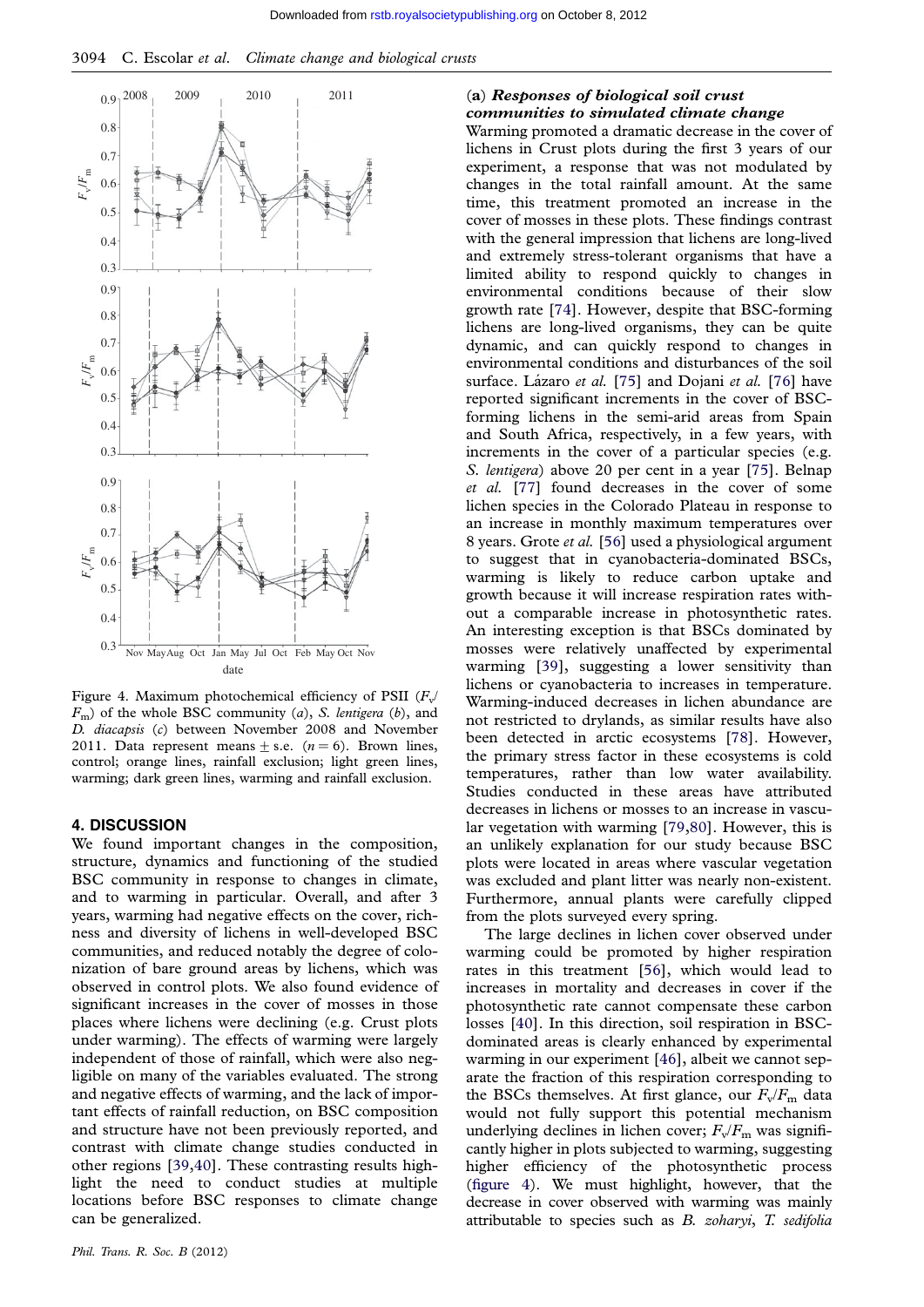and  $F.$  subbracteata (see the electronic supplementary material, appendix S10), while the species where  $F_v$  $F<sub>m</sub>$  was specifically measured either decreased slightly in cover (D. diacapsis) or increased it (S. lentigera) in response to this treatment (see the electronic supplementary material, appendix S10). As these species were the most abundant at our study site in the crust plots subjected to warming (see the electronic supplementary material, appendices S1 and S10), and the community measurements of  $F_v/F_m$  consisted of random measurements over each sampling plot, the later measurements reflected mostly the behaviour of the dominant species ([figure 4](#page-8-0)), and thus did not capture properly the physiological status of the species that were mostly affected by warming. Indeed, significant reductions in the  $F_v/F_m$  of BSC-forming lichens with a  $2.1 - 3.8$ °C warming and an approximately 30 per cent reduction in dew and fog inputs have been found in South Africa [[57\]](#page-12-0).

Why do mosses respond differently to warming than lichens? Possibly, this is because an early break of dormancy and reactivation with warming promoted initiation of new stems, mosses being more adapted for the new conditions than lichens [[81,82\]](#page-13-0). Such a response would probably occur during the favourable seasons in terms of humidity and soil moisture, such as during autumn and the early part of the winter, where bryophytes in the warming plots could encounter a rare convergence of warm temperatures and adequate moisture. In this regard, mosses may be more phenotypically plastic than lichens in their ability to change their seasonal activity in order to increase their cover [[83](#page-13-0)]. This could also reduce competition for living space with lichens, which is likely to be very intense in the studied communities [\[84](#page-13-0)], increasing the abundance and cover of mosses at the expense of lichens.

Another potential mechanism that could explain our results is mediation by pigments such as zeaxanthin, which is formed to protect chlorophyll during the desiccation process (normally in darkness) and to promote faster acclimation when conditions return to the optimal situation [[85\]](#page-13-0). In this context, recent studies [[85,86\]](#page-13-0) suggest that if desiccation occurs faster than in normal conditions, photoprotective mechanisms do not work properly, and, as a consequence, structural damages are likely to occur. This mechanism has already been demonstrated in the lichen Lobaria pulmonaria (L.) Hoffm. [[86\]](#page-13-0), and could explain declines in lichen cover with warming, as desiccation should occur much faster because of the temperature increase in this treatment (see the electronic supplementary material, appendix S5). Mosses usually show more structural complexity than lichens [[83,87](#page-13-0)], and this may allow mosses to have quicker responses to desiccation [\[88](#page-13-0)]. Very few data on desiccation tolerance of BSC constituents are available, and most of the studies on the topic have been carried out on bryophytes [\[83](#page-13-0)]. This work suggests that mosses could be more tolerant to desiccation than lichens [[89\]](#page-13-0), but there is not enough evidence to affirm this with confidence. Because of the known structural limitation of the lichen thallus, if bryophytes desiccate more slowly than lichens at our study site,

mosses could have the opportunity to activate protective mechanisms against warming, and thus to be well prepared to compete against lichens and increase their abundance and cover under warming. This mechanism, however, cannot be proved by our results, and further studies are needed to evaluate its role in the changes in the cover of lichens and mosses observed in our experiment.

Given the proven importance of rainfall to lichens and mosses, it was surprising to find that, unlike warming, rainfall reduction did not have negative effects on the cover and performance of BSCs, although some negative effects on species richness were found. Our results could be due to the fact that their apparent sensitivity to changes in rainfall is more conditioned by the size, duration and timing of rainfall events than on average rainfall [[37,39\]](#page-12-0). We expect that more so than with warming, the response of BSCs will be strongly dependent on the timing and characteristics of rainfall pulses in a given locality, and thus may vary widely from place to place. Carbon balance in BSC-forming mosses of the Mojave Desert (a winter-rainfall desert) seems to largely depend on the size of individual events (and thus the length of the hydration period), in addition to the length of desiccation periods in between them and seasonality of the event [[90\]](#page-13-0). Our manipulation did not influence seasonality, but influenced event size, and in consequence indirectly affected length of desiccation period because smaller events hydrate BSCs for less time. In our study region, autumn and spring rainfall events can be both large and frequent compared with the much more arid Mojave Desert. Thus, we can only hypothesize that an approximately 30 per cent reduction in the natural event size is insufficient to induce change in only a few years, though we cannot rule out longer term changes.

The different treatments (warming and rainfall exclusion) promoted important differences in the dynamics of the BSC community studied during the first 3 years of our experiment. We found increases in the abundance of species such as D. diacapsis, S. lentigera, F. subbracteata and P. decipiens in all treatments in the Bare plots. This suggests that these species may be some of the first colonizing species after disturbance situations or in natural conditions [[75,91\]](#page-13-0). Overall, BSC richness and diversity, but not evenness, decreased with warming. In the Crust plots, reductions in rainfall also promoted a reduction in species richness, albeit it was mainly evident under warming. Similar decreases in the richness and diversity of BSC components have been reported in arctic ecosystems subjected to warming [[78\]](#page-13-0).

## (b) Consequences of biological soil crust decline in semi-arid Mediterranean regions

The observed changes in the diversity, richness and cover of BSCs, and in the abundance of particular lichen and moss species could have profound consequences on ecosystem functioning. Previous studies carried out in BSC-dominated ecosystems have found positive effects of species richness and other components of biodiversity in maintaining processes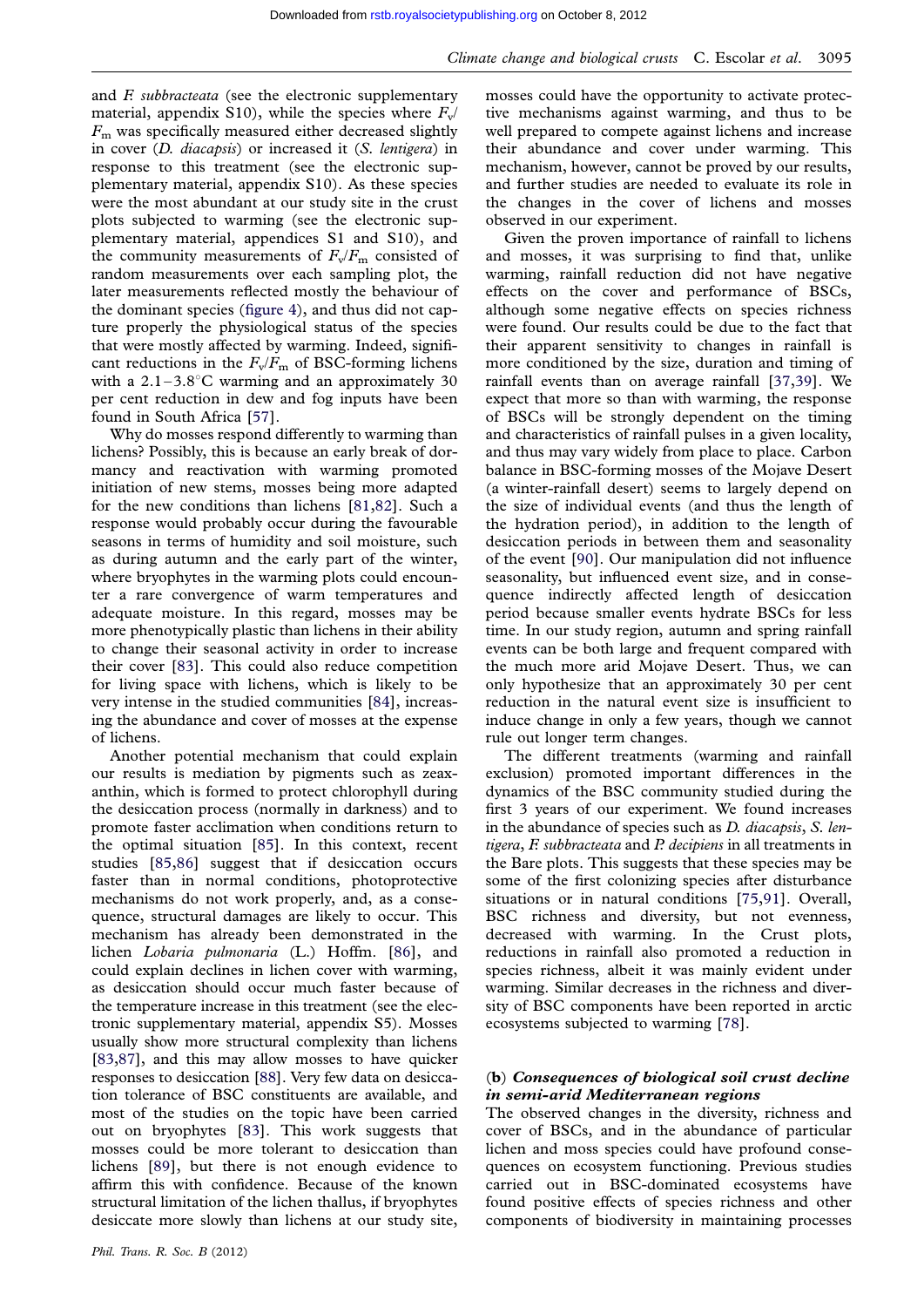<span id="page-10-0"></span>important for ecosystem structure and functioning, such as soil stability [\[47](#page-12-0),[92\]](#page-13-0), dust trapping [\[47\]](#page-12-0) and N cycling [\[46\]](#page-12-0). Bowker *et al.* [\[49\]](#page-12-0) suggest that there may be a high degree of functional singularity among different BSC mosses and lichens in Spanish drylands, indicating that a species loss is not likely to be compensated for by another species.

Changes in the composition of BSC species with warming could also have important implications on the water balance and the maintenance of plant patches in semi-arid areas. Studies carried out in our study site have found overall positive and negative effects of mosses and lichens, respectively, on infiltration [[27\]](#page-11-0). Thus, decreases in the cover of lichens and increases in that of mosses suggested by our results would increase the infiltration in BSC-dominated areas, reducing the amount of runoff that would normally be redistributed and captured by the plants [\[93](#page-13-0)]. Given the dependence of plants such as S. tenacissima on water inputs coming from runoff [[94\]](#page-13-0), promoted by the concentration of the roots of this species under its canopy, such an effect would further exacerbate the negative effects on the performance and growth of semi-arid Mediterranean vegetation expected with ongoing climate change [\[95](#page-13-0)].

Recent research has found that BSC-dominated microsites are the main contributor to soil  $CO<sub>2</sub>$  efflux in our study site [[45](#page-12-0)]. In areas with well-developed BSCs, increases in such flux in response to increases in temperature during spring and autumn are higher than in areas without or with low BSC cover [[45](#page-12-0)]. In the Kalahari Desert, the same pattern was found, whereby soil respiration was enhanced with increases in air temperature, which could represent a net loss of carbon storages and a potential process of soil deterio-ration [[22,](#page-11-0)[96](#page-13-0)]. Ongoing measurements of soil  $CO<sub>2</sub>$ efflux at our site indicate that this flux was higher in warmed plots throughout most of the study period, and that this effect is particularly evident in Crust plots (C. Escolar & F. T. Maestre 2012, unpublished data) Overall, these results suggest that warming would promote C losses in BSC-dominated areas. Given that these areas are also losing lichen cover, and that the BSC communities are becoming less diverse, this response would be exacerbated in the future because of reduced photosynthetic capacity of BSCs.

#### (c) Concluding remarks

According to our results, increases in air temperature such as those expected by the middle of the twentyfirst century will have profound negative impacts on the cover, composition and diversity of BSCs in Mediterranean regions. Contrary to the common vision about these organisms, BSCs respond quickly (in terms of years) to the environmental changes created, and seem to be less tolerant to drought than they are usually considered to be. These results add to existing studies, which in most cases suggest that BSCs are most likely to be negatively affected by projected warming. We are much farther from a generalization about the response of BSCs to reduced rainfall. Our results suggest that BSCs of the Mediterranean may be slow to change based on rainfall reduction alone,

but there is evidence from various localities around the world that suggest that timing, frequency and individual event size may exert very rapid effects [[39,40\]](#page-12-0).

Our findings indicate that the expected changes in total cover, richness and composition under warming would reduce or even negate the positive effects of BSCs on important functional variables, promoting an overall reduction in ecosystem functioning in terms of carbon fixation, nutrient pools, water infiltration and soil stabilization. These changes could also exacerbate direct effects of climate change on processes such as soil  $CO<sub>2</sub>$  efflux, and could also propagate beyond BSC communities to affect plant patches, and thus the overall structure of drylands. Future studies aiming to evaluate climate change effects on these regions must explicitly consider the importance of biological soil crusts, as this is crucial for a full understanding of the role of these organisms and their attributes as drivers of ecosystem functioning in drylands, and of their responses to ongoing climate change.

We thank the Instituto Madrileño de Investigación y Desarrollo Rural, Agrario y Alimentario (IMIDRA) for allowing us to work in the Aranjuez Experimental Station (Finca de Sotomayor), the AEMET for providing climatic information, Katia Cezón (Real Jardín Botánico de Madrid) for her help with identification of bryophytes and Victoria Ochoa, Patricia Alonso, Rebecca L. Mau, Beatriz Gozalo and Miguel Berdugo for their help in the field. Rob Salguero-Gómez and two anonymous reviewers provided multiple comments that helped to improve previous versions of this manuscript. This research was funded by the European Research Council (ERC) under the European Community's Seventh Framework Programme (FP7/2007–2013)/ERC Grant agreement no. 242658 (BIOCOM), and by the British Ecological Society, which supported C.E. through the Studentship 231/1975. F.T.M. acknowledges support from the Spanish Ministerio de Educación (Salvador de Madariaga programme, PR2010-0230) during the writing of the manuscript.

#### **REFERENCES**

- 1 Le Houeroun, H. N. 1996 Climate change, drought and desertification. *J. Arid Environ*. 34, 133-185. ([doi:10.](http://dx.doi.org/10.1006/jare.1996.0099) [1006/jare.1996.0099\)](http://dx.doi.org/10.1006/jare.1996.0099)
- 2 Maestre, F. T., Salguero-Gómez, R. & Quero, J. L. 2012 It is getting hotter in here: determining and projecting the impacts of global environmental change on drylands. Phil. Trans. R. Soc. B 367, 3062-3075. [\(doi:10.1098/](http://dx.doi.org/10.1098/rstb.2011-0323.R1) [rstb.2011.0323](http://dx.doi.org/10.1098/rstb.2011-0323.R1))
- 3 IPCC. 2007 Observed changes in climate and their effects. In Climate Change 2007: Synthesis Report (eds Core Writing Team, R. K. Pachauri, A. Reisinger), 104 pp. Geneva, Switzerland: IPCC.
- 4 McCarty, J. P. 2001 Ecological consequences of recent climate change. Conserv. Biol. 15, 320 –331. ([doi:10.](http://dx.doi.org/10.1046/j.1523-1739.2001.015002320.x) [1046/j.1523-1739.2001.015002320.x](http://dx.doi.org/10.1046/j.1523-1739.2001.015002320.x))
- 5 Walther, G. R. et al.. 2010 Community and ecosystem responses to recent climate change. Phil. Trans. R. Soc. B. 365, 2019–2024. ([doi:10.1098/rstb.2010.0021\)](http://dx.doi.org/10.1098/rstb.2010.0021)
- 6 Walther, G. R., Post, E., Convey, P., Menzel, A., Parmesank, C., Beebee, T. J. C., Fromentin, J-M., Hoegh-Guldberg, O. & Bairlein, F. 2002 Ecological responses to recent climate change. Science 416, 389–395. [\(doi:10.1038/416389a\)](http://dx.doi.org/10.1038/416389a)
- 7 González-Megías, A. & Menéndez, R. 2012 Climate change effects on above- and below-ground interactions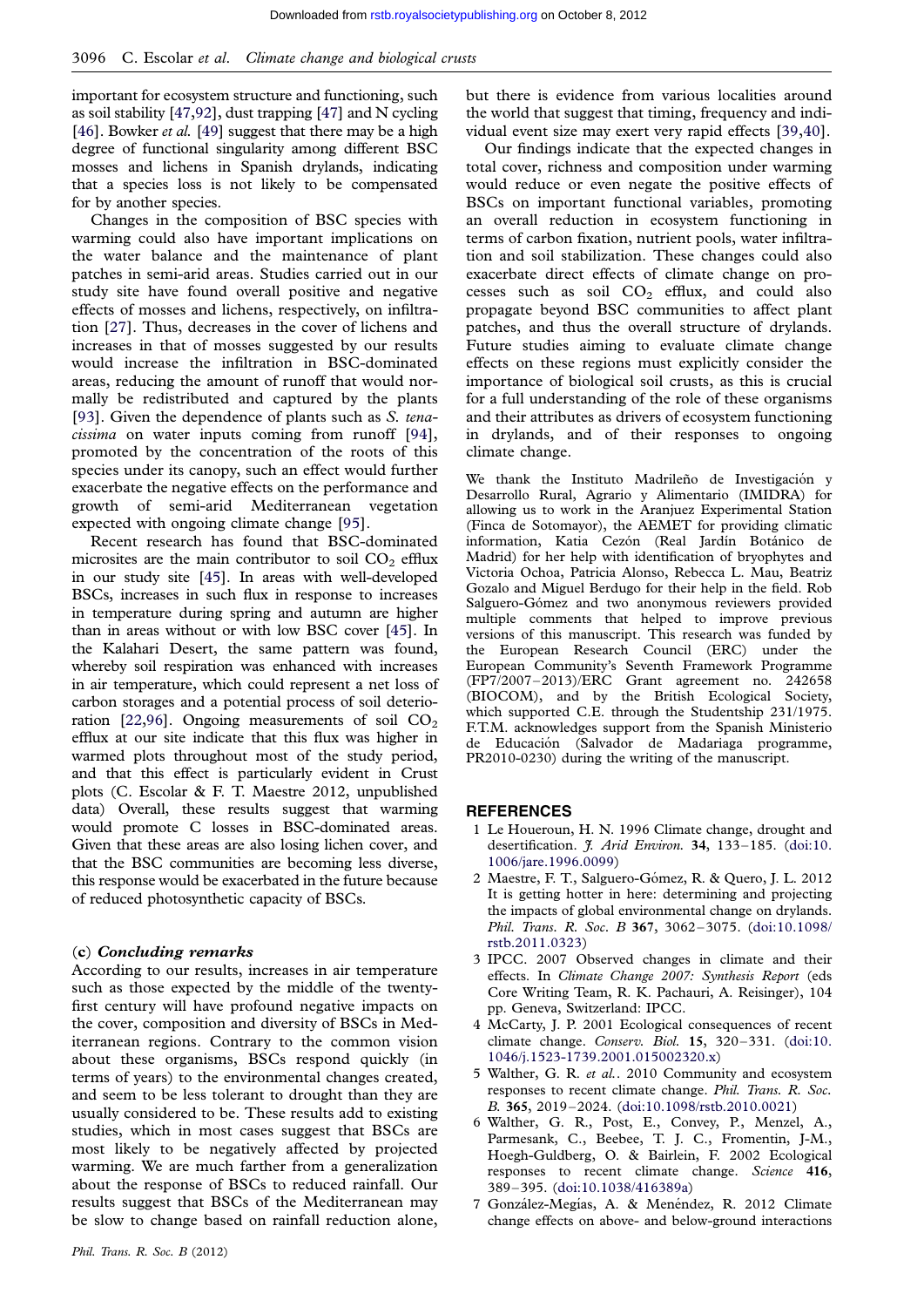<span id="page-11-0"></span>in a dryland ecosystem. Phil. Trans. R. Soc. B 367, 3115–3124. [\(doi:10.1098/rstb.2011.0346\)](http://dx.doi.org/10.1098/rstb.2011-0346.R3)

- 8 Wilson, R. J., Gutiérrez, D., Gutiérrez, J., Martínez, D., Agudo, R. & Monserrat, V. J. 2005 Changes to the elevational limits and extent of species ranges associated with climate change. Ecol. Lett. 8, 1138–1146. [\(doi:10.1111/j.](http://dx.doi.org/10.1111/j.1461-0248.2005.00824.x) [1461-0248.2005.00824.x\)](http://dx.doi.org/10.1111/j.1461-0248.2005.00824.x)
- 9 Salguero-Gómez, R., Siewert, W., Casper, B. B. & Tielbörger, K. 2012 A demographic approach to study effects of climate change in desert plants. Phil. Trans. R. Soc. B 367, 3100-3114. ([doi:10.1098/rstb.](http://dx.doi.org/10.1098/rstb.2012-0074.R2) [2012.0074](http://dx.doi.org/10.1098/rstb.2012-0074.R2))
- 10 Visser, M. E. & Both, C. 2005 Shifts in phenology due to global climate change: the need for a yardstick. Proc. R. Soc. B 272, 2561-2569. [\(doi:10.1098/rspb.](http://dx.doi.org/10.1098/rspb.2005.3356) [2005.3356\)](http://dx.doi.org/10.1098/rspb.2005.3356)
- 11 Bates, B. C., Kundzewicz, Z. W., Wu, S. & Palutikof, J. P. 2008 Climate change and water. Technical Paper of the Intergovernmental Panel on Climate Change. Geneva, Switzerland: IPCC.
- 12 Mariotti, A., Zeng, N., Yoon, J. H., Artale, V., Navarra, A., Alpert, P. & Li, L. Z. X. 2008 Mediterranean water cycle changes: transition to drier 21st century conditions in observations and CMIP3 simulations. Environ. Res. Lett. 3, 044001. [\(doi:10.1088/1748-9326/](http://dx.doi.org/10.1088/1748-9326/3/4/044001) [3/4/044001](http://dx.doi.org/10.1088/1748-9326/3/4/044001))
- 13 Haensler, A., Hagemann, S. & Jacob, D. 2011 The role of the simulation setup in a long-term high-resolution climate change projection for the southern African region. Theor. Appl. Clim. 106, 153–169. [\(doi:10.1007/s00704-](http://dx.doi.org/10.1007/s00704-011-0420-1) [011-0420-1\)](http://dx.doi.org/10.1007/s00704-011-0420-1)
- 14 Zavaleta, E. S., Shaw, M. R., Chiariello, N. R., Thomas, B. D., Cleland, E. E., Field, C. B. & Mooney, H. A. 2003 Grassland responses to three years of elevated temperature,  $CO<sub>2</sub>$ , precipitation, and N deposition. Ecol. Monogr. 73, 585–604. ([doi:10.1890/02-4053](http://dx.doi.org/10.1890/02-4053))
- 15 Landesman, W. J. & Dighton, J. 2011 Shifts in microbial biomass and the bacteria:fungi ratio occur under field conditions within 3 h after rainfall. Microb. Ecol. 62, 228 –236. ([doi:10.1007/s00248-011-9811-1\)](http://dx.doi.org/10.1007/s00248-011-9811-1)
- 16 Safirel, U. & Adeel, Z. 2005 Dryland systems. In Ecosystems and human well-being: current state and trends, vol. 1 (eds. R. Hassan, R. Scholes & A. Neville), pp. 623–662. Washington, DC: Island Press.
- 17 Belnap, J. & Lange, O. L. 2003 Biological soil crusts: structure, function, and management. Ecological Studies Series, no. 150, 2nd edn. Berlin, Germany: Springer.
- 18 Castillo-Monroy, A. P. & Maestre, F. T. 2011 La costra biológica del suelo: Avances recientes en el conocimiento de su estructura y función ecológica. Rev. Chil. Hist. Nat. 84, 1 –21. ([doi:10.4067/S0716-078X20](http://dx.doi.org/10.4067/S0716-078X2011000100001) [11000100001](http://dx.doi.org/10.4067/S0716-078X2011000100001))
- 19 Eldridge, D. J. & Greene, R. S. B. 1994 Microbiotic soil crusts: a review of their roles in soil and ecological processes in the rangelands of Australia. Aust. J. Soil. Res. 32, 389–415. ([doi:10.1071/SR9940389](http://dx.doi.org/10.1071/SR9940389))
- 20 Belnap, J., Kaltenecker, J. H., Rosentreter, R., Williams, J., Leonard, S. & Eldridge, D. 2001 Biological soil crusts: ecology and management. Technical Reference No. 1730-2. Denver, CO: USDI.
- 21 Housman, D. C., Powers, H. H., Collins, A. D. & Belnap, J. 2006 Carbon and nitrogen fixation differ between successional stages of biological soil crusts in the Colorado Plateau and Chihuahuan Desert. *J. Arid Environ.* 66, 620–634. ([doi:10.1016/j.jaridenv.2005.11.014\)](http://dx.doi.org/10.1016/j.jaridenv.2005.11.014)
- 22 Thomas, A. D. 2012 Impact of grazing intensity on seasonal variations of soil organic carbon and soil  $CO<sub>2</sub>$ efflux in two semiarid grasslands in southern Botswana. Phil. Trans. R. Soc. B 367, 3076–3086. ([doi:10.1098/](http://dx.doi.org/10.1098/rstb.2012.0102) [rstb.2012.0102](http://dx.doi.org/10.1098/rstb.2012.0102))
- 23 Belnap, J. 2002 Nitrogen fixation in biological soil crust from southeast Utah, USA. Biol. Fert. Soils 35, 128-135. ([doi:10.1007/s00374-002-0452-x](http://dx.doi.org/10.1007/s00374-002-0452-x))
- 24 Castillo-Monroy, A. P., Maestre, F. T., Delgado-Baquerizo, M. & Gallardo, A. 2010 Biological soil crusts modulate nitrogen availability in semi-arid ecosystems: insights from a Mediterranean grassland. Plant Soil 333, 21–34. [\(doi:10.1007/s11104-009-0276-7](http://dx.doi.org/10.1007/s11104-009-0276-7))
- 25 Delgado-Baquerizo, M., Castillo-Monroy, A. P., Maestre, F. T. & Gallardo, A. 2010 Plants and biological soil crusts modulate the dominance of N forms in a semi-arid grassland. Soil Biol. Biochem. 42, 376–378. [\(doi:10.](http://dx.doi.org/10.1016/j.soilbio.2009.11.003) [1016/j.soilbio.2009.11.003\)](http://dx.doi.org/10.1016/j.soilbio.2009.11.003)
- 26 Chaudhary, V. B., Bowker, M. A., O'Dell, T. E., Grace, J. B., Redman, A. E., Rillig, M. C. & Johnson, N. C. 2009 Untangling the biological contributions to soil stability in semiarid shrublands. Ecol. Appl. 19, 110-122. ([doi:10.1890/07-2076.1\)](http://dx.doi.org/10.1890/07-2076.1)
- 27 Eldridge, D.J., Bowker, M. A., Maestre, F. T., Alonso, P., Mau, R. L. & Papadopolous, J. 2010 Interactive effects of three ecosystem engineers on infiltration in a semi-arid Mediterranean grassland. Ecosystems 13, 499-510. ([doi:10.1007/s10021-010-9335-4\)](http://dx.doi.org/10.1007/s10021-010-9335-4)
- 28 Chamizo, S., Cantón, Y., Lázaro, R., Solé-Benet, A. & Domingo, F. 2012 Crust composition and disturbance drive infiltration through biological soil crusts in semiarid ecosystems. Ecosystems 15, 148–161. ([doi:10.1007/](http://dx.doi.org/10.1007/s10021-011-9499-6) [s10021-011-9499-6](http://dx.doi.org/10.1007/s10021-011-9499-6))
- 29 Bates, S. T. & García-Pichel, F. 2009 A culture-independent study of free-living fungi in biological soil crusts of the Colorado Plateau: their diversity and relative contribution to microbial biomass. Environ. Microbiol. 11, 56–67. ([doi:10.1111/j.1462-2920.2008.01738.x\)](http://dx.doi.org/10.1111/j.1462-2920.2008.01738.x)
- 30 Castillo-Monroy, A. P., Bowker, M. A., Maestre, F. T., Rodríguez-Echeverría, S., Martinez, I., Barraza-Zepeda, C. E. & Escolar, C. 2011 Relationships between biological soil crusts, bacterial diversity and abundance, and ecosystem functioning: insights from a semi-arid Mediterranean environment. J. Veg. Sci. 22, 165-174. ([doi:10.1111/j.1654-1103.2010.01236.x\)](http://dx.doi.org/10.1111/j.1654-1103.2010.01236.x)
- 31 Neher, D. A., Lewins, S. A., Weicht, T. R. & Darby, B. J. 2009 Microarthropod communities associated with biological soil crusts in the Colorado Plateau and Chihuahuan deserts. J. Arid Environ. 73, 672-677. ([doi:10.1016/j.jaridenv.2009.01.013](http://dx.doi.org/10.1016/j.jaridenv.2009.01.013))
- 32 De Falco, L. A., Detling, J. K., Tracy, C. R. & Warren, S. D. 2001 Physiological variation among native and exotic winter annual plants associated with microbiotic crusts in the Mojave Desert. *Plant Soil* 234,  $1-14$ . ([doi:10.1023/](http://dx.doi.org/10.1023/A:1010323001006) [A:1010323001006](http://dx.doi.org/10.1023/A:1010323001006))
- 33 Green, L. E., Porras-Alfaro, A. & Sinsabaugh, R. L. 2008 Translocation of nitrogen and carbon integrates biotic crust and grass production in desert grassland. J. Ecol. 96, 1076–1085. [\(doi:10.1111/j.1365-2745.](http://dx.doi.org/10.1111/j.1365-2745.2008.01388.x) [2008.01388.x\)](http://dx.doi.org/10.1111/j.1365-2745.2008.01388.x)
- 34 Lange, O. L., Belnap, J. & Reichenberger, H. 1998 Photosynthesis of the cyanobacterial soil-crust lichen Collema tenax from arid lands in southern Utah, USA: role of water content on light and temperature responses of  $CO<sub>2</sub>$  exchange. *Funct. Ecol.* 12, 195-202. [\(doi:10.](http://dx.doi.org/10.1046/j.1365-2435.1998.00192.x) [1046/j.1365-2435.1998.00192.x\)](http://dx.doi.org/10.1046/j.1365-2435.1998.00192.x)
- 35 Lange, O. L. 2003 Photosynthetic productivity of the epilithic lichen Lecanora muralis: long-term field monitoring of  $CO<sub>2</sub>$  exchange and its physiological interpretation II. Diel and seasonal patterns of net photosynthesis and respiration. Flora 198, 55–70. [\(doi:10.1016/S0367-](http://dx.doi.org/10.1016/S0367-2530(04)70052-3) [2530\(04\)70052-3](http://dx.doi.org/10.1016/S0367-2530(04)70052-3))
- 36 Pintado, L. G., Sancho, J. M., Blanquer, T. G., Green, A. & Lázaro, R. 2010 Microclimatic factors and photosynthetic activity of crustose lichens from the semiarid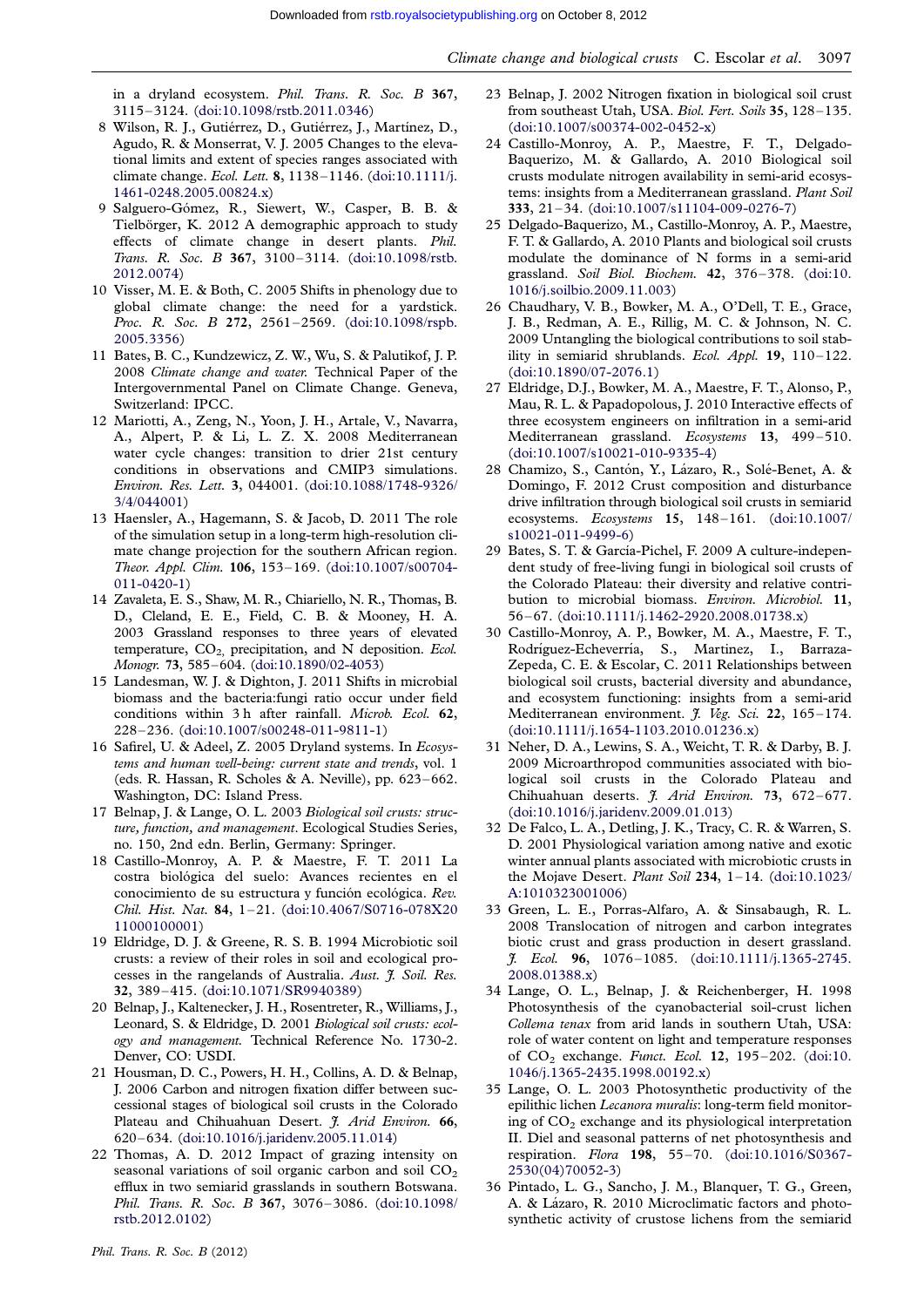<span id="page-12-0"></span>southeast of Spain: long-term measurements for Diploschistes diacapsis. Bibl. Lichenol. 105, 211–224.

- 37 Belnap, J., Phillips, S. L. & Miller, M. E. 2004 Response of desert biological soil crusts to alterations in precipitation frequency. Oecologia 141, 306-316. ([doi:10.](http://dx.doi.org/10.1007/s00442-003-1438-6) [1007/s00442-003-1438-6](http://dx.doi.org/10.1007/s00442-003-1438-6))
- 38 Belnap, J., Phillips, S. L., Flint, S., Money, J. & Caldwell, M. 2008 Global change and biological soil crusts: effects of ultraviolet augmentation under altered precipitation regimes and nitrogen additions. Global Change Biol. 14, 670–686. ([doi:10.1111/j.1365-2486.2007.01509.x\)](http://dx.doi.org/10.1111/j.1365-2486.2007.01509.x)
- 39 Zelikova, T. J., Housman, D. C., Grote, E. D., Neher, D. & Belnap, J. 2012 Biological soil crusts show limited response to warming but larger response to increased precipitation frequency: implications for soil processes on the Colorado Plateau. Plant Soil 355, 265-282. [\(doi:10.1007/s11104-011-1097-z](http://dx.doi.org/10.1007/s11104-011-1097-z))
- 40 Reed, S. C., Coe, K. K., Sparks, J. P., Housman, D. C., Zelikova, T. J. & Belnap, J. In press. Changes to dryland rainfall result in rapid moss mortality and altered soil fertility. Nat. Clim. Change. [\(doi:10.1038/nclimate1596\)](http://dx.doi.org/10.1038/nclimate1596)
- 41 Büdel, B., Darienko, T., Deutschewitz, K., Dojani, S., Friedl, T., Mohr, K. I., Salisch, M., Reisser, W. & Weber, B. 2009 Southern African biological soil crusts are ubiquitous and highly diverse in drylands, being restricted by rainfall frequency. Microbial Ecol. 57, 229–247. ([doi:10.1007/s00248-008-9449-9\)](http://dx.doi.org/10.1007/s00248-008-9449-9)
- 42 Kidron, G. J., Herrnstadt, I. & Barzilay, E. 2002 The role of dew as a moisture source for sand microbiotic crusts in the Negev Desert, Israel. J. Arid Environ. 52, 517-533. [\(doi:10.1006/jare.2002.1014](http://dx.doi.org/10.1006/jare.2002.1014))
- 43 Del Prado, R. & Sancho, L. G. 2007 Dew as a key factor for the distribution pattern of Teloschistes lacunosus in the Tabernas Desert (Almería, Spain). Flora 202, 417-428. [\(doi:10.1016/j.flora.2006.07.007](http://dx.doi.org/10.1016/j.flora.2006.07.007))
- 44 Moro, M. J., Were, A., Villagarcía, L., Cantón, Y. & Domingo, F. 2007 Dew measurement by Eddy covariance and wetness sensor in a semiarid ecosystem of SE Spain. *J. Hydrol.* 335, 295-302. [\(doi:10.1016/j.jhydrol.](http://dx.doi.org/10.1016/j.jhydrol.2006.11.019) [2006.11.019\)](http://dx.doi.org/10.1016/j.jhydrol.2006.11.019)
- 45 Castillo-Monroy, A. P., Maestre, F. T., Rey, A., Soliveres, S. & García-Palacios, P. 2011 Biological soil crusts are the main contributor to soil  $CO<sub>2</sub>$  efflux and modulate its spatio-temporal variability in a semi-arid ecosystem. Ecosystems 14, 835–847. [\(doi:10.1007/s10021-011-](http://dx.doi.org/10.1007/s10021-011-9449-3) [9449-3\)](http://dx.doi.org/10.1007/s10021-011-9449-3)
- 46 Maestre, F. T. et al. 2010 Do biotic interactions modulate ecosystem functioning along abiotic stress gradients? Insights from semi-arid Mediterranean plant and biological soil crust communities. Phil. Trans. R. Soc. B 365, 2057–2070. ([doi:10.1098/rstb.2010.0016](http://dx.doi.org/10.1098/rstb.2010.0016))
- 47 Bowker, M. A., Maestre, F. T. & Escolar, C. 2010 Biological crusts as a model system for examining the biodiversity–ecosystem function relationship in soils. Soil Biol. Biochem. 42, 405-417. [\(doi:10.1016/j.soilbio.](http://dx.doi.org/10.1016/j.soilbio.2009.10.025) [2009.10.025\)](http://dx.doi.org/10.1016/j.soilbio.2009.10.025)
- 48 Maestre, F. T., Castillo-Monroy, A. P., Bowker, M. A. & Ochoa-Hueso, R. 2012 Species richness effects on ecosystem multifunctionality depend on evenness, composition and spatial pattern.  $\tilde{f}$ . Ecol. 100, 317-330. [\(doi:10.1111/j.1365-2745.2011.01918.x](http://dx.doi.org/10.1111/j.1365-2745.2011.01918.x))
- 49 Bowker, M. a., Mau, R. L., Maestre, F. T., Escolar, C. & Castillo-Monroy, A. P. 2011 Functional profiles reveal unique ecological roles of various biological soil crust organisms. Funct. Ecol. 25, 787–795. [\(doi:10.1111/j.](http://dx.doi.org/10.1111/j.1365-2435.2011.01835.x) [1365-2435.2011.01835.x\)](http://dx.doi.org/10.1111/j.1365-2435.2011.01835.x)
- 50 Gotelli, N. J., Ulrich, W. & Maestre, F. T. 2011 Randomization tests for quantifying species importance to ecosystem function. Methods Ecol. Evol. 2, 634-642. [\(doi:10.1111/j.2041-210X.2011.00121.x](http://dx.doi.org/10.1111/j.2041-210X.2011.00121.x))
- 51 Rogers, R.W. 1972 Soil surface lichens in arid and subarid southeastern Australia. II. Phytosociology and geographic zonation. Aust.  $J.$  Bot. 20, 215-227. ([doi:10.](http://dx.doi.org/10.1071/BT9720215) [1071/BT9720215\)](http://dx.doi.org/10.1071/BT9720215)
- 52 Zedda, L., Gröngröft, A., Schultz, M., Petersen, A., Mills, A. & Rambold, G. 2010 Patterns of soil lichen diversity along the BIOTA transects in relation to climate and soil features. In Biodiversity in southern Africa. Volume 2: Patterns and processes at regional scale (eds U. Schmiedel & N. Jürgens), pp. 100-106. Göttingen, Germany/Windhoek, Namibia: Klaus Hess Publishers.
- 53 Zedda, L., Gröngröft, A., Schultz, M., Petersen, A., Mills, A. & Rambold, G. 2011 Distribution patterns of soil lichens across the principal biomes of southern Africa. J. Arid Environ. 75, 215-220. [\(doi:10.1016/j.jar](http://dx.doi.org/10.1016/j.jaridenv.2010.10.007)[idenv.2010.10.007\)](http://dx.doi.org/10.1016/j.jaridenv.2010.10.007)
- 54 West, N. E., Stark, J. M., Johnson, D. W., Abrams, M. M., Wight, J. R., Heggem, D. & Peck, S. 1994 Effects of climatic change on the edaphic features of arid and semiarid lands of western North America. Arid Soil Res. Rehab. 8, 307–351. [\(doi:10.1080/](http://dx.doi.org/10.1080/15324989409381408) [15324989409381408](http://dx.doi.org/10.1080/15324989409381408))
- 55 Körner, C. 2000 Biosphere responses to  $CO<sub>2</sub>$  enrichment. Ecol. Appl. 10, 1590–1619. [\(doi:10.1890/1051-](http://dx.doi.org/10.1890/1051-0761(2000)010[1590:BRTCE]2.0.CO;2) [0761\(2000\)010\[1590:BRTCE\]2.0.CO;2\)](http://dx.doi.org/10.1890/1051-0761(2000)010[1590:BRTCE]2.0.CO;2)
- 56 Grote, E. E., Belnap, J., Housman, D. C. & Sparks, J. P. 2010 Carbon exchange in biological soil crust communities under differential temperatures and soil water contents: implications for global change. Global Change Biol. 16, 2763–2774. [\(doi:10.1111/j.1365-2486.2010.](http://dx.doi.org/10.1111/j.1365-2486.2010.02201.x)  $02201.x$
- 57 Maphangwa, K.W., Musil, C.F., Raitt, L. & Zedda, L. 2012 Experimental climate warming decreases photosynthetic efficiency of lichens in an arid South African ecosystem. Oecologia 169, 257–268. [\(doi:10.1007/](http://dx.doi.org/10.1007/s00442-011-2184-9) [s00442-011-2184-9\)](http://dx.doi.org/10.1007/s00442-011-2184-9).
- 58 De Castro, M., Martín-Vide, J. & Alonso, S. 2005 El clima de España: pasado, presente y escenarios de clima para el siglo XXI. In Evaluación Preliminar de los Impactos en España por Efecto del Cambio Climático (ed. J. M. Moreno), pp. 1–64. Madrid, Spain: Ministerio Medio Ambiente.
- 59 Barker, D. H., Stark, L. R., Zimpfer, J. F., Mcletchie, N. D. & Smith, S. D. 2005 Evidence of drought-induced stress on biotic crust moss in the Mojave Desert. Plant Cell Environ. 28, 939–947. ([doi:10.1111/j.1365-3040.](http://dx.doi.org/10.1111/j.1365-3040.2005.01346.x) [2005.01346.x](http://dx.doi.org/10.1111/j.1365-3040.2005.01346.x))
- 60 Marques, M. J., Bienes, R. & Jiménez, L. 2008 Soil degradation in Central Spain due to sheet water erosion by low-intensity rainfall events. Earth Surf. Process. Landforms 33, 414–423. ([doi:10.1002/esp.1564\)](http://dx.doi.org/10.1002/esp.1564)
- 61 Arft, A. M. et al. 1999 Responses of tundra plants to experimental warming: meta-analysis of the international tundra experiment. Ecol. Monogr. 69, 491-511. ([doi:10.](http://dx.doi.org/10.1890/0012-9615(1999)069[0491:ROTPTE]2.0.CO;2) [1890/0012-9615\(1999\)069\[0491:ROTPTE\]2.0.CO;2\)](http://dx.doi.org/10.1890/0012-9615(1999)069[0491:ROTPTE]2.0.CO;2)
- 62 Yahdjian, L. & Sala, O. 2002 A rainout shelter design for intercepting different amounts of rainfall. Oecologia 133, 95–101. ([doi:10.1007/s00442-002-1024-3\)](http://dx.doi.org/10.1007/s00442-002-1024-3)
- 63 Colwell, R. K. 2011. EstimateS: statistical estimation of species richness and shared species from samples, Version 8.2.0. See [http://viceroy.eeb.uconn.edu/estimates/](http://viceroy.eeb.uconn.edu/estimates/index.html) [index.html.](http://viceroy.eeb.uconn.edu/estimates/index.html)
- 64 Pielou, E. C. 1966 The measurement of diversity in different types of biological collections. *J. Theor. Biol.* 13, 131 –144. ([doi:10.1016/0022-5193\(66\)90013-0\)](http://dx.doi.org/10.1016/0022-5193(66)90013-0)
- 65 Armas, C., Pugnaire, F. I. & Ordiales, R. 2004 Measuring plant interactions: a new comparative index. Ecology 85, 2682 –2686. ([doi:10.1890/03-0650\)](http://dx.doi.org/10.1890/03-0650)
- 66 Markham, J. H. & Chanway, C. P. 1996 Measuring plant neighbor effects. Funct. Ecol. 10, 548-549.